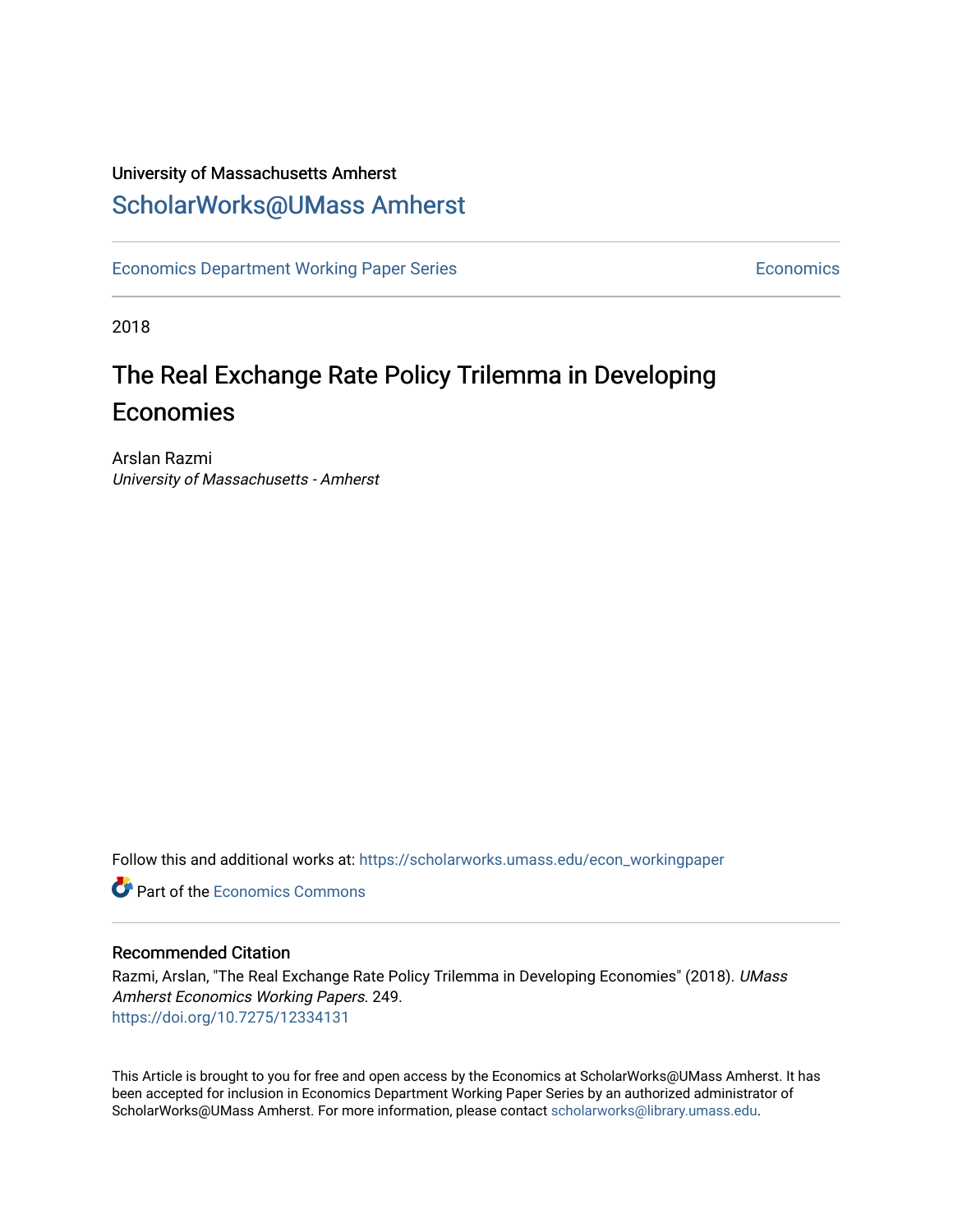## The Real Exchange Rate Policy Trilemma in Developing Economies

Arslan Razmi University of Massachusetts at Amherst

June 17, 2018

#### Abstract

This paper discusses some of the inter-temporal issues that arise in the pursuit of real undervaluation to achieve rapid development. Policy makers face a trade-off between achieving a capital stock target in a given amount of time on the one hand and boosting real wages and output in the short run, on the other. This generates a trilemma whereby development-focused policy makers can choose to pursue two out of three desirables: (1) use the real exchange rate as an instrument of development policy, (2) meet the development target within a politically relevant time frame, and (3) maintain political stability. The optimal path under a policy with "unambitious" aims will resemble the typical electoral business cycle trajectory whereby policy makers maintain real overvaluation over much of the cycle. By contrast, achieving relatively ambitious capital stock targets within a relatively short time requires the potentially unpopular strategy of choosing a highly undervalued real exchange rate at the beginning of the planning horizon and gradually increasing the degree of undervaluation thereafter as wages rise. Relevant structural differences between countries imply different initial levels of real undervaluation, distinct optimal trajectories over time, and hence, varying degrees of political trade-offs.

Keywords: Real exchange rate, development, political business cycles, optimal policy, capital accumulation.

JEL codes: O11, O25, F43,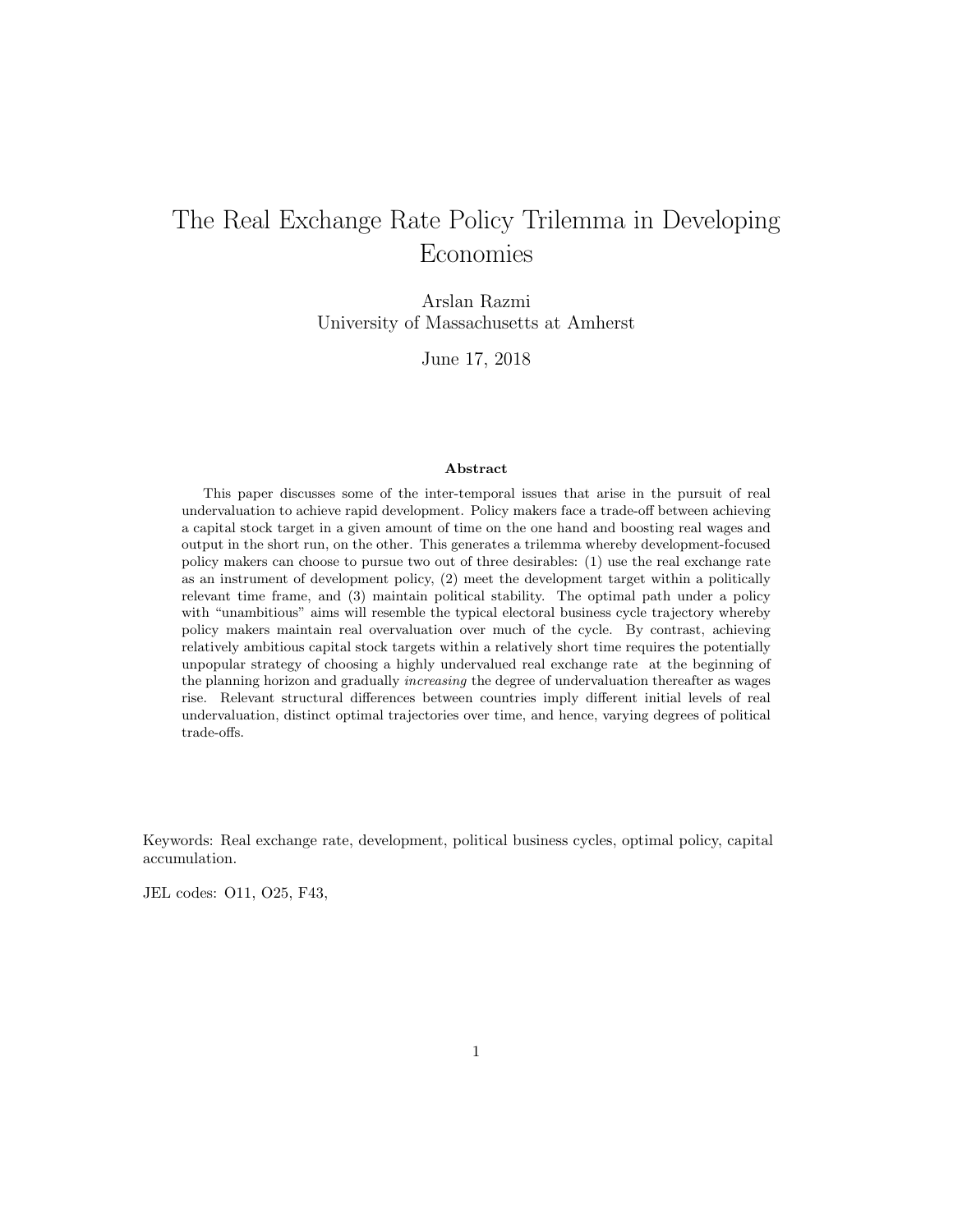### 1 Introduction

Several recent studies have shown the benefits of real exchange rate undervaluation in developing economies. Periods of sustained output growth and capital accumulation tend, on average, to be associated with real undervaluation. While the jury is still out regarding the relative importance of the underlying mechanisms that lead from undervaluation to growth, the finding raises another highly pertinent question. Insofar as policymakers have some influence over the real exchange rate, what prevents them from pursuing undervaluation in a sustained fashion? In this paper I explore, in a simple manner, interesting labor market issues that arise naturally when intertemporal considerations are incorporated into the execution of real exchange rate policies. My analysis identifies a trilemma whereby development-oriented policy makers are forced to choose two out of three policy goals: (1) successfully pursue an ambitious capital stock/employment target through real exchange rate policy, (2) achieve the target within a given time horizon (possibly dictated by elections), and (3) maintain the real exchange rate within a range that avoids political disruption and conflict. The investigation here contributes to two bodies of literature, one that studies the effect of sustained real exchange rate movements on growth and another that explores the political economy of exchange rate management.

Like most economic policy choices, real exchange rate/monetary policies create winners and losers and potentially generates tensions between short-run versus long-run consequences. Take first the evidence on long-term benefits suggested by recent empirical studies. Based on a panel study involving 188 countries and the time period 1950-2004, Rodrik [2008] finds that real exchange rate undervaluations are positively associated with better growth performance. This effect is particularly significant and robust for developing countries. Razmi et al. [2012], who analyze the relationship between real undervaluation and investment – based on a similarly large panel dataset – find a robust positive association, which again is statistically significant only for developing countries. Unlike the Rodrik model, which hypothesizes the presence of market imperfections to a greater degree in the non-tradable sectors of developing economies, the latter study develops a theoretical model where the presence of underemployment in developing countries plays a key role in explaining the main empirical finding.<sup>1</sup> Other evidence suggests that *sustained* episodes of accelerated investment and growth are often preceded by real undervaluations.<sup>2</sup> To the extent that either less than full employment and/or external economies of scale create room for endogenous growth, a well thought out real exchange rate policy could help accelerate movement towards industrialization.

For real exchange rate policy to serve as a development policy tool, it appears crucial that the relative price signal be stable and reliable. Given its size and topical importance, China presents a pertinent case study here. There has been significant debate in recent years about whether or not China has passed the "Lewis" turning point.<sup>3</sup> What is much less controversial is the presence of a large pool of underemployed labor, especially in the rural and semi-urban areas, on the eve of the economic reforms that took off in earnest in the early 1980s: a pool that is now considerably smaller after years of rapid capital accumulation and industrialization. Figure 1 below displays the time plots of real exchange rate misalignment, *Misalignment*1 and changes in the (log) of the level of capital stock per person,  $GROWTH\_KL$  for the period 1973-2014. The former series, sourced from

<sup>&</sup>lt;sup>1</sup>Other studies that have found a positive effect of real undervaluation on long-run growth include Levy-Yeyati and Sturzenegger [2007], Polterovich and Popov [2002], Berg et al. [2008], and Gala [2008] among others.

<sup>2</sup>See for Hausmann et al. [2005], Libman et al. [2017], and Freund and Pierola [2008] for investigations of growth, investment, and export surges, respectively.

<sup>3</sup>See, for example, Meiyan [2010] and Minami and Ma [2010].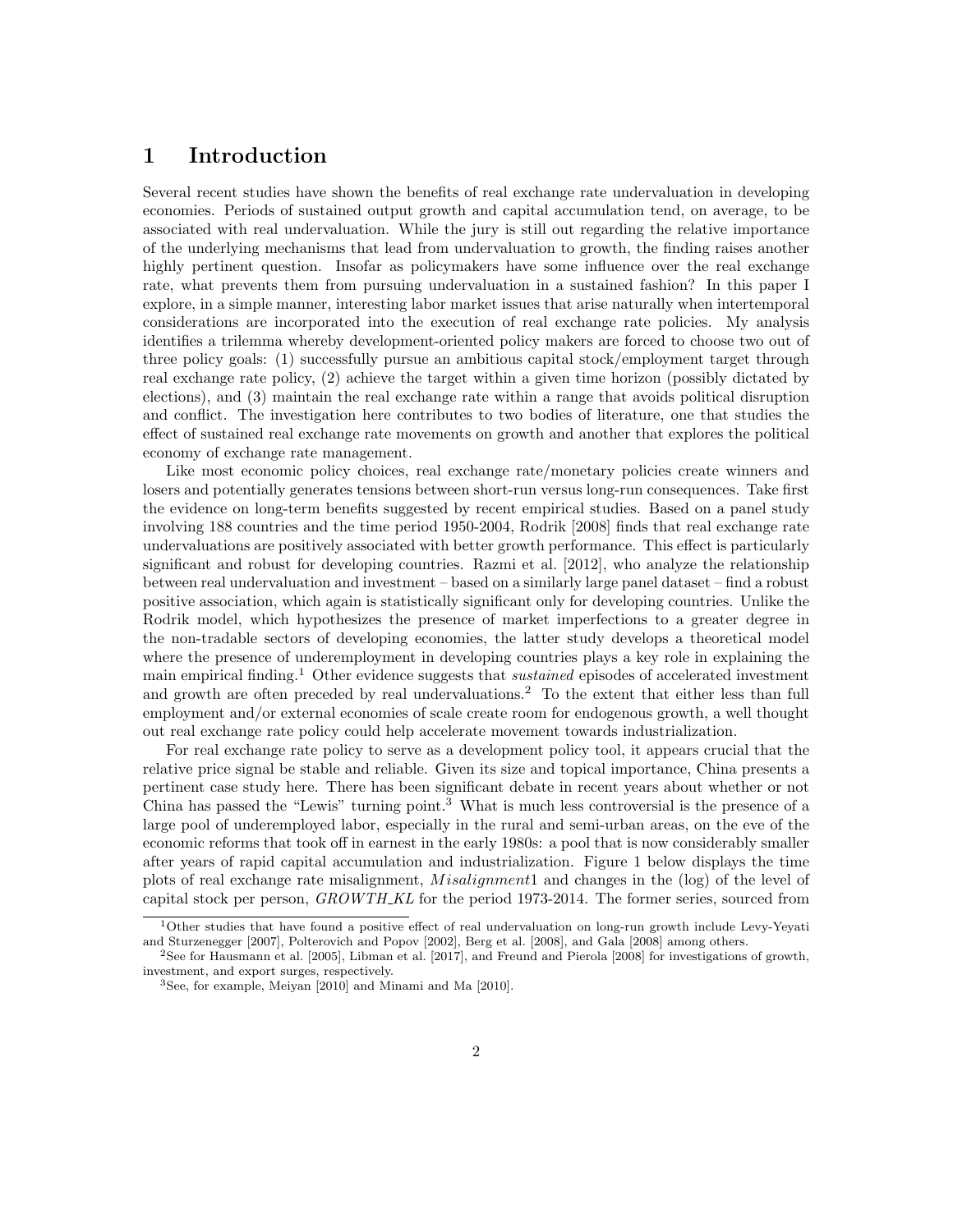

Figure 1: China: Exchange rate misalignment, *Misalignment1* (left scale) and change in capital stock per person, Growth KL (right scale), 1973-2014. Sources: CEPII EQCHANGE and Penn World Table, 9.0, respectively.

the recently developed CEPII  $EQCHANCE$  database,<sup>4</sup> shows deviation of the real exchange rate from a level calculated after adjusting for the Balassa-Samuelson effect. The latter is calculated from the capital stock data provided by the *Penn World Table 9.0* database.<sup>5</sup>

Figure 1 illuminates something striking; ignoring the brief dip in the late 1980's, the significant and sustained increase in growth of capital stock per person that began in the late 1970's is closely shadowed by a sustained increase in the misalignment index (from an overvaluation of nearly 8 percent to an undervaluation of nearly 10 percent). While China is an illustrative case, existing literature has highlighted the significance of sustained devaluations in other contexts.

Assuming then that policy makers are aware of the benefits of stable and undervalued exchange rates, and are generally well-intentioned, what inhibits successful implementation of enabling macroeconomic policies? Several factors come to mind including the credibility of policy, fear of inflation, balance sheet effects, limited ability to control the real exchange rate, and a desire for greater monetary policy autonomy, among others. As pointed out by Rapetti [2012] and Dornbusch [1996] in the Latin American context, political economic considerations assume increased salience here. For example, part of the reason why policy makers cannot sustain real undervaluations surely has to do with distributional concerns. In the presence of nominal rigidities, large devaluations are

<sup>&</sup>lt;sup>4</sup>This series is based on time-varying weights constructed using 186 trading parters and 5 year averages. See Couharde et al. [2017] for details. A second broader series, based in addition to the Balassa-Samuelson effect, on terms of trade and net foreign asset data, yields a very similar picture but is available beginning only in 1981. The figure shows the negative of the values in the database so as to make upward movements correspond to real depreciations rendering them consistent with the way I define the real exchange rate in this paper.

<sup>5</sup>See Feenstra et al. [2015] for a description. Consistent with the real exchange rate variable, the numbers are 5 year (geometric) averages, i.e., individual points represent averages for five-year windows, using the expression,  $GROWTH\_KL = (kl_{t+5} - kl_t)^{0.2} - 1.$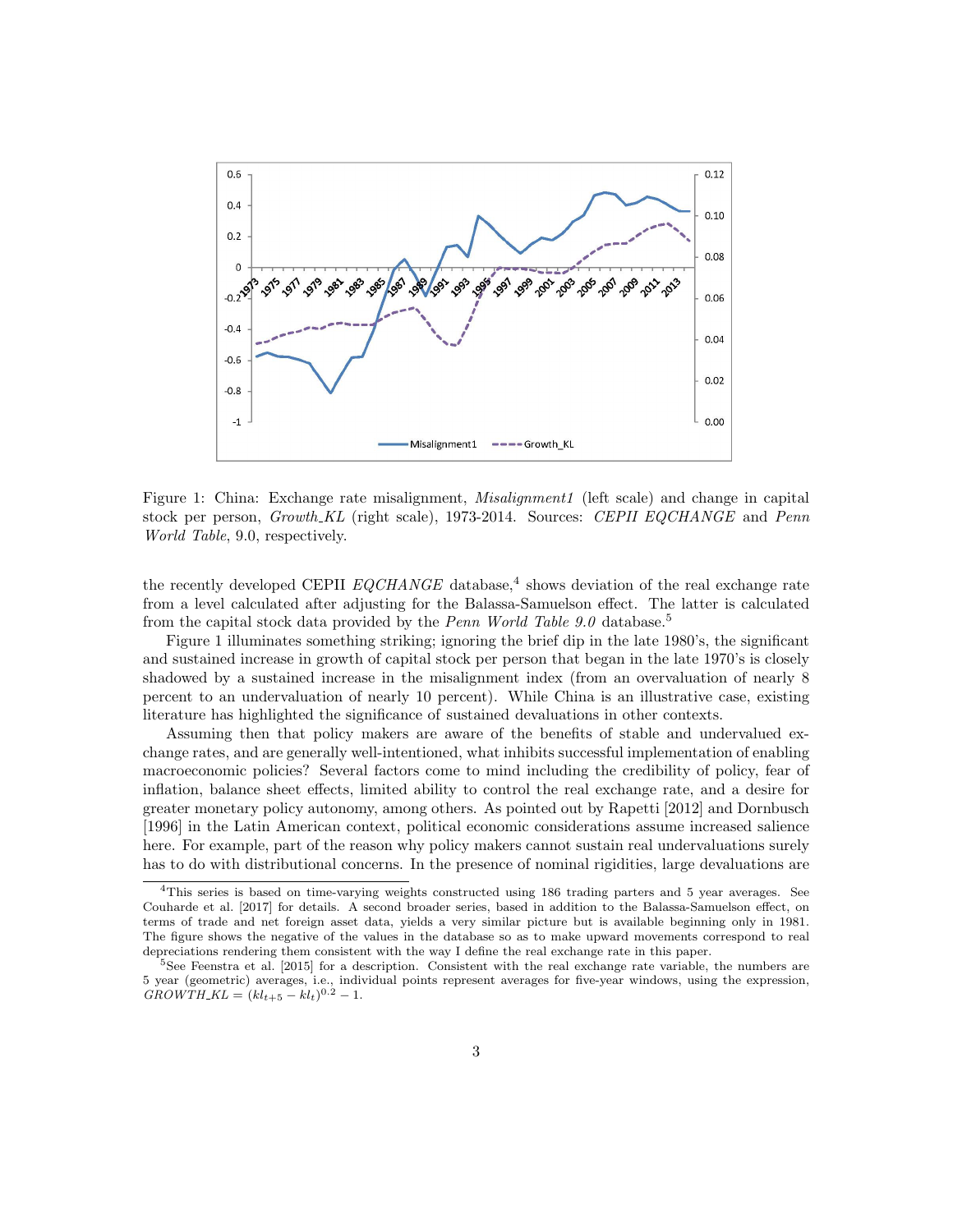likely to reduce the purchasing power of wages in terms of tradables.<sup>6</sup> This, in turn, may limit the options that policy makers can pursue, especially since, as Edwards [1996] observes, the "political ramifications of a major economic disturbance, such as the abandonment of a promised parity, will tend to be more pronounced in countries with a higher degree of structural political instability."<sup>7</sup> Distributional consequences of relative price changes are likely to be a factor limiting the use of real exchange rate policy in the service of capital accumulation.

Weak substitution effects on the supply and demand sides, at least in the short run, create an additional headache for policy makers seeking to employ price signals to confront short-run cyclical issues. The failure to change economic behavior rapidly implies that devaluations could have contractionary effects on output and employment on impact.<sup>8</sup> Indeed, the temptation to appreciate the real exchange rate for short-run gains may be rather strong in these circumstances.

In sum, numerous hurdles complicate the use of the real exchange rate as an instrument of longrun development policy. Most importantly from the perspective of this paper, these complications often involve intertemporal trade-offs in the labor market. As argued below, this often forces policy makers to choose between rapid development/industrialization and political stability.

This paper utilizes a simple optimal control framework to examine some of the political economy challenges posed by the use of the real exchange rate as a development policy tool. The model employs a"dependent economy" framework, enabling me to incorporate trade-offs between capital accumulation and tradable sector employment on the one hand, and real wages and non-tradable employment on the other. Seen from another angle, the model analyzes the intertemporal balancing act between the short- and longer runs that many policy makers face. The analysis suggests that ambitious capital stock targets imply an initial undervaluation followed by continuous and increasing undervaluation as wages rise along the optimal path. The greater the wage sensitivity to falling underemployment, the smaller the set of feasible capital stock targets. The shorter the amount of time available to reach the target, the greater the initial undervaluation required. Changes in policy preferences and structural parameters change the path and nature of exchange rate policy. For example, a stronger positive effect of capital accumulation on economy-wide employment will raise the optimal initial level of the real exchange rate and reduce the further depreciation required along the trajectory to the capital stock target. Large short-run contractionary effects of devaluations, by way of contrast, will lower the optimal initial undervaluation, but increase the pace of further undervaluation required, culminating in a lower real wage at the end of the day.

By now, a substantial body of literature has emerged that explores the political economy of exchange rate policy. However, unlike the present paper, this literature mostly focuses on issues of exchange rate regime choice, international and national coordination, and short-run issues such as those pertaining to business and electoral cycles.<sup>9</sup> I contribute to the literature by zooming

 $\overline{6A}$  more subtle effect is detected by Cravino and Levchenko [2015], who find that devaluations in Mexico raise the price of tradables consumed by poorer households more than those consumed by rich households.

<sup>7</sup>See Alesina and Perotti [1996] for evidence regarding the negative impact of inequality-fueled instability on investment.

<sup>8</sup>See, for example, Krugman and Taylor [1978] for a formalized presentation of the contractionary devaluation argument initially made by Diaz-Alejandro [1963]. Lizondo and Montiel [1989] provide an extended overview.

<sup>&</sup>lt;sup>9</sup>Klein and Marion [1997] investigate the durations of exchange rate pegs when policy makers weigh the political costs of correcting misalignments against the economic benefits of doing so. Dornbusch [1996] considers the political factors that prevent authorities from correcting overvaluations even when the path to currency crises becomes increasingly clear. Leblang [1999] explore the connections between the nature of the political system and the choice of exchange rate regime, while Stein and Streb [2004] consider the timing of devaluations relative to the election cycle. Frieden et al. [2001] is an example of the body of papers that conclude that governments tend to maintain appreciated exchange rates up until after the elections in order to keep purchasing power high. See Frieden and Broz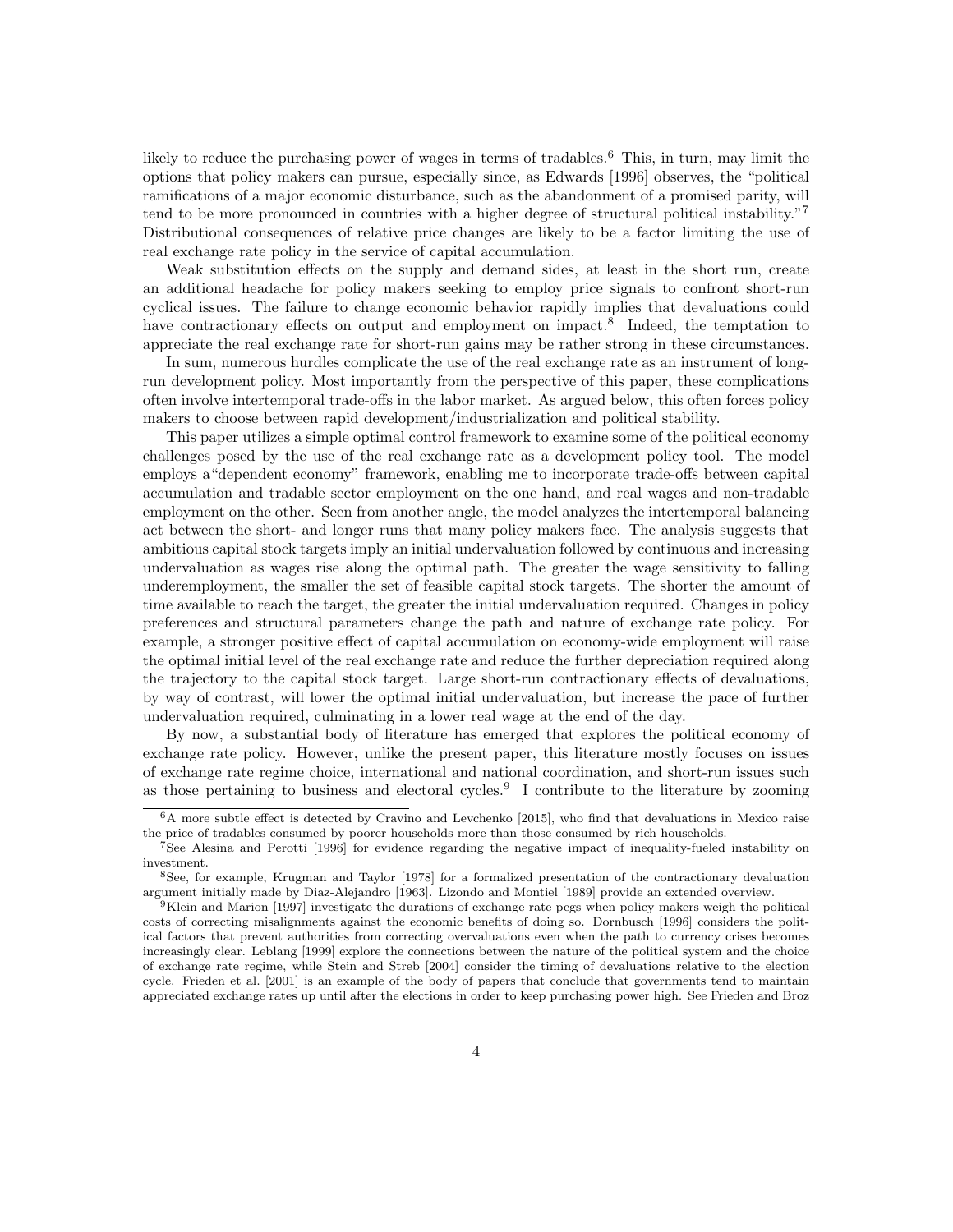in narrowly on labor market trade-offs and long-run growth issues in the context of a developing economy with significant un(der) employment.<sup>10</sup> The implied time path of the real exchange rate, as a result, differs sharply from the former body of literature. For sufficiently short planning horizons and relatively unambitious capital stock targets, however, I show that the optimal trajectory emerging from the present set-up resembles that of the electoral cycle literature.

Before I conclude this section, it may be pertinent to make a couple of observations about the nature of real depreciations. As noted by Cooper [1971](p. 3) in his classic study of large exchange rate changes in developing countries, devaluations are "one of the most dramatic – even traumatic – measures of economic policy that a government may undertake.<sup>"11</sup> The policy analyzed here, by contrast, is in the nature of a controlled, forethought path of the real exchange rate. It is assumed that the monetary authorities have sufficient reserves to defend any preferred level of the nominal exchange rate. My assumption of continuously balanced trade ensures that capital account problems do not force the authorities' hand. Large devaluations at any given point in time originate from calculated measures rather than from panic in the face of sudden stops, financial contagion, or terms of trade shocks.

On a final note, one would be remiss in not (briefly) addressing the elephant in the room: can authorities typically influence the path of the real exchange rate over time? The textbook answer depends, of course, on various factors such as the degree of capital account openness, the monetary/exchange rate regime, and the secular stance of fiscal policy. Much of the recent microfounded macroeconomic theory has seen the real exchange rate as an endogenous variable, its value being determined in a general equilibrium set-up by 'deeper' parameters such as preferences, factor endowments, and productivity. Empirical literature indicates, however, that the real exchange rate tracks the nominal exchange rate rather closely over time which, in turn, suggests that controlling the latter may effectively influence the former as well. Governments have a variety of policy options including monetary and fiscal policy, capital controls, saving incentives, and foreign exchange reserve management, and the evidence suggests that at least some governments have successfully employed these instruments to influence real exchange rates.<sup>12</sup> Indeed, as the discussion above and the analysis below suggests, the degree to which policy can influence the real exchange rate in a developing economy may itself be a function of the intertemporal dilemmas involved. In any event, my approach here is to explore the path of optimal policy  $if$  policy makers could implement it when faced with intertemporal labor market trade-offs. This implicitly requires some kind of societal consensus about assignment of policy weights if disruptive social conflict is to be avoided.

The next section develops the basic framework and investigates its properties. Section 3 carries out comparative dynamic thought experiments employing a simplified linear version of the framework. Section 4 concludes.

<sup>[2006]</sup> for a survey of the literature on the political economy of exchange rate regimes and polices.

<sup>&</sup>lt;sup>10</sup>One interesting contrast between the present paper and the electoral cycle literature is that the latter often assumes a positive discount rate, that is, future values of the variables of interest get more weight (since they lie closer in time to the next elections). My long-run developmental focus here implies the opposite assumption.

<sup>&</sup>lt;sup>11</sup>Steinberg and Malhotra [2014] calculate that, between 1973-2006, military dictators lost power during 17 percent of their forty-eight devaluation episodes and democratic leaders did so in 38 percent of their seventy-nine devaluations.  $12$ See, for example, the "fear of floating" literature originating with Calvo and Reinhart [2002], who showed that, following the Asian crises, developing countries have systematically intervened in the foreign exchange market to

manage the behavior of exchange rates. See also Guzman et al. [2017] for a discussion of the various options available to policy makers to influence the real exchange rate.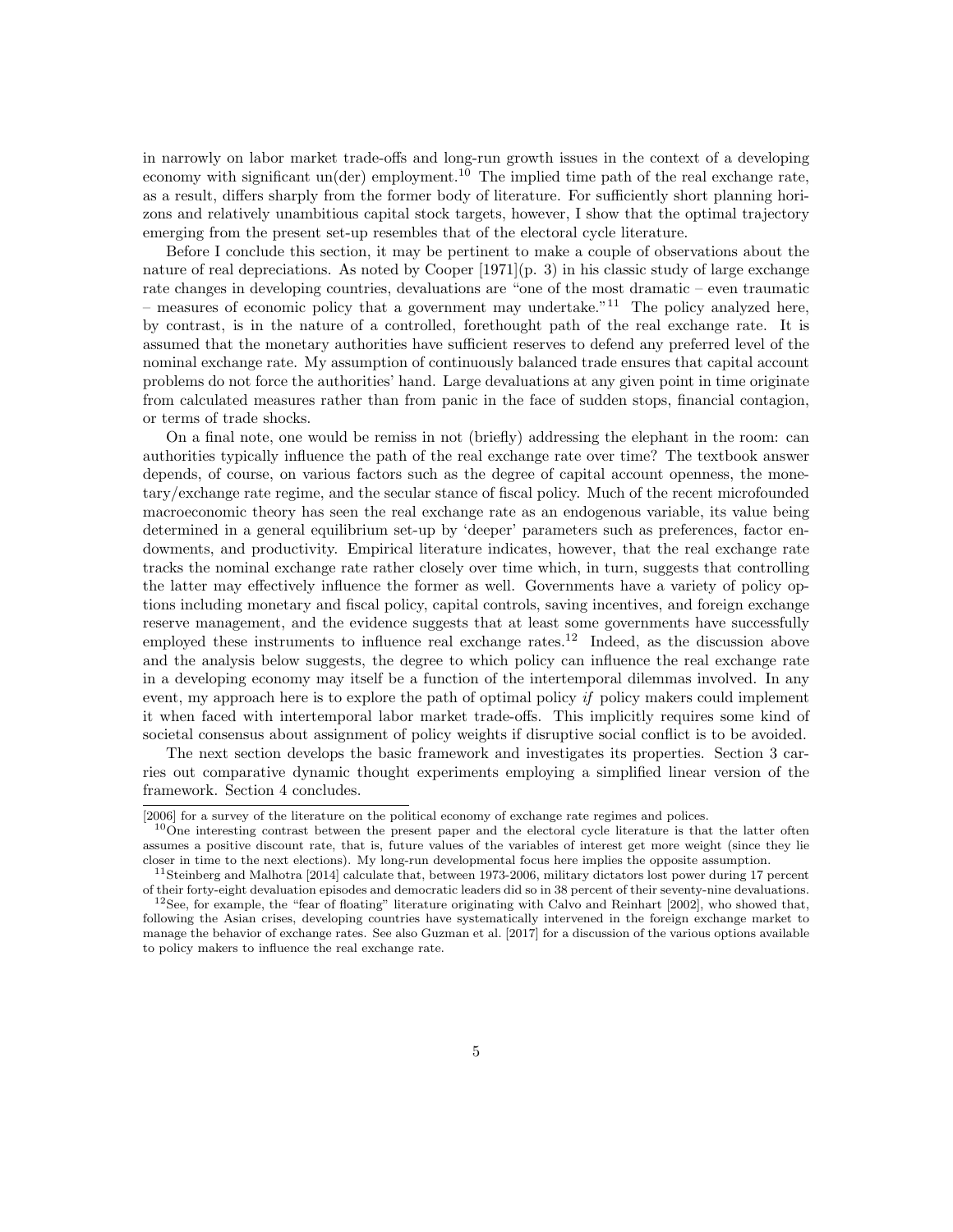### 2 Formal Setup and Simple Analytics

This section develops the formal framework and highlights some of its implications.

### 2.1 The setting

The formal set-up here consists of a small open economy that produces a tradable good and a non-tradable one. The two are represented by the subscripts  $T$  and  $N$  when associated with the relevant variables. The foreign currency price of the tradable good is determined in the world market exogenously to the small economy and we assume it to be fixed at 1. The framework incorporates an independent investment function, non-tradable output that is determined by demand, and contractionary devaluations in the short-run.

Our focus is on political economic considerations in the labor market. Specifically, policy makers have a capital stock target. Worker preferences dictate that some sort of societal consensus be developed on how to achieve the target while balancing labor market considerations. The policy makers, therefore, have an objective function that assigns weights  $\phi_1$ ,  $\phi_2$ , and  $\phi_3$  respectively, to: (1) the real wage in terms of tradables, i.e., the real wage in terms of non-tradables (w) divided by the real exchange rate  $(q)$ ,  $(2)$  non-tradable sector employment  $(L_N)$ , and  $(3)$  tradable sector employment  $(L_T)$ . The real exchange rate here is defined as the price of tradables relative to non-tradables  $(q = eP_T/P_N = e/P_N)$ . Denoting the discount factor by  $\rho$ , the policy makers are, therefore, interested in executing a real exchange rate profile that maximizes

$$
\max_{q} \int_{0}^{T} \left[ \phi_1 \ln \left( \frac{w}{q} \right) + \phi_2 \ln \left( L_N \right) + \phi_3 \ln \left( L_T \right) \right] e^{-\rho t} dt \tag{1}
$$

subject to a constraint that is yet to be defined. Tradable output,  $Y_T$ , is limited by the level of the capital stock through a Leontief technology function.

$$
Y_T = \min\left(K, \frac{L_T}{a}\right) \tag{2}
$$

where  $K$  is the level of the capital stock in the tradable sector and  $a$  denotes the unit labor coefficient (i.e., the reciprocal of average and marginal labor productivity). Since labor is the only factor of production in the non-tradable sector, and we simplify by ignoring the extraction of rents from a fixed factor of production (i.e., land), therefore, by definition:

$$
Y_N = wL_N \tag{3}
$$

The wage function is strictly increasing and convex in  $K$ . Capital accumulation increases demand for labor, and hence puts upward pressure on wages. The intensity of this pressure increases as the pool of underemployed/unemployed labor shrinks.

$$
w = w(K); \ w', w'' > 0 \tag{4}
$$

As shown in the Appendix, the convexity of the wage function also helps satisfy the Mangasarian sufficient conditions for a global optimum. Ignoring capital depreciation, the differential equation governing the evolution of the capital stock is specified as: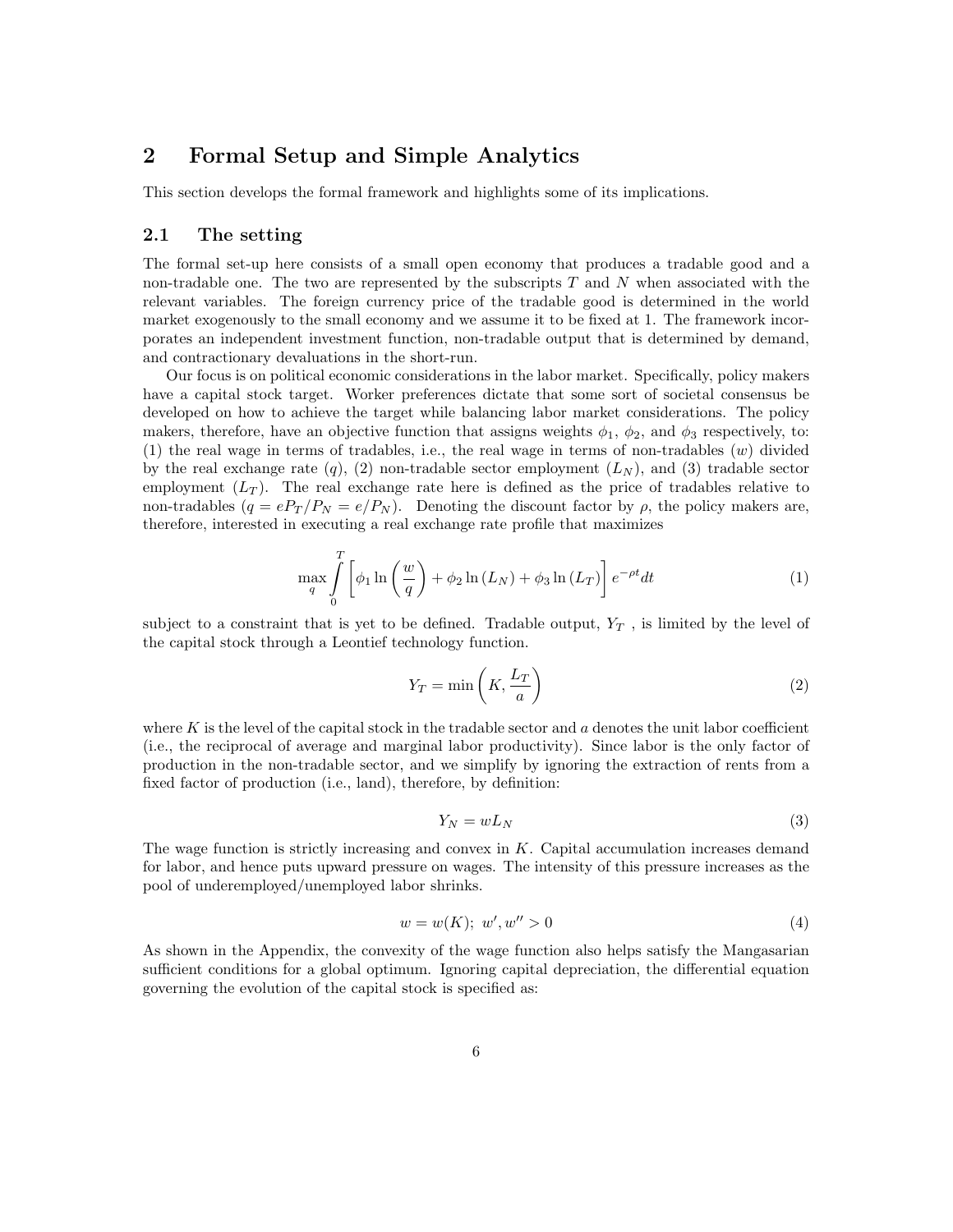$$
K = g(r - \overline{r})K; \ g' > 0, g'' = 0 \tag{5}
$$

where  $\bar{r}$  is the minimum level of the profit rate below which investment turns negative,  $q(0) = 0$  $, g' > 0$ , and  $g'' = 0$ , and dots over variables denote time derivatives. The assumed linearity of the investment function with respect to profit rate differentials simplifies the analysis considerably. The capital goods are internationally tradable.

$$
r = \frac{eY_T - WaK}{eK} = 1 - \frac{wa}{q}
$$
\n<sup>(6)</sup>

The non-tradable market-clearing condition is simply given by:

$$
Y_N = C_N \tag{7}
$$

Substituting from equation (3):

$$
wL_N = C_N \tag{8}
$$

With trade assumed to be continuously balanced, consumption of tradables is simply the difference between tradable output and investment.

$$
C_T = Y_T - \dot{K} \tag{9}
$$

The assumption of balanced trade is admittedly unrealistic for the short-run, and relaxing it will make a qualitative difference to our analysis. For example, any increase in investment will not then come at the expense of tradable (and, given the specific form of preferences assumed below, non-tradable) consumption. However, trade balance considerations are tangential to the core of the present analysis and the simplification seems worth the cost in terms of generality. Moreover, balanced trade is a reasonable assumption over an extended period of time, especially for a developing economy. From equations  $(5)$ ,  $(6)$ , and  $(9)$ ,

$$
C_T = \left[1 - g\left(1 - \frac{wa}{q} - \overline{r}\right)\right] K\tag{10}
$$

Consumer optimization, based on a simple additively separable log linear specification,<sup>13</sup> implies that

$$
q = \frac{C_N}{C_T} \tag{11}
$$

which, after substitution from eqs.  $(3)$ ,  $(11)$  and  $(8)$ , yields the expression for employment in the non-tradable sector:

$$
L_N = \frac{1 - g\left(1 - \frac{wa}{q} - \overline{r}\right)}{w(K)} qK\tag{12}
$$

Two crucial derivatives will prove informative in the subsequent analysis:

<sup>&</sup>lt;sup>13</sup>Specifically, max  $U = lnC_T + lnC_N$  s.t.  $qC_T + C_N = E$ , where E is total national expenditure.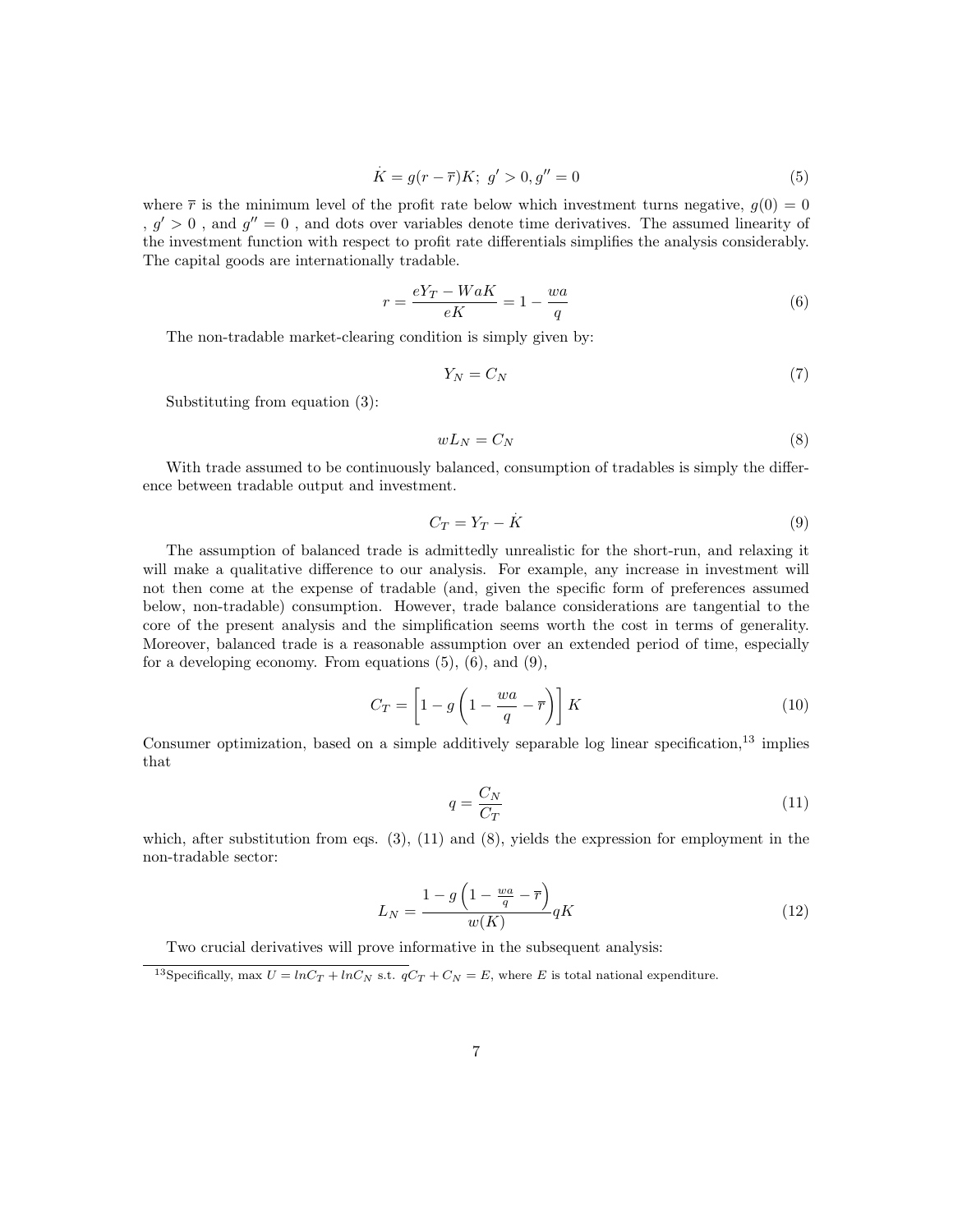$$
\frac{dL_N}{dK} = \frac{q}{w} \left[ (1 - g) \left( 1 - \frac{w'K}{w} \right) + \frac{w'g'K}{q} \right] > 0 \tag{13}
$$

$$
\frac{dL_N}{dq} = \left(1 - g - g'\frac{wa}{q}\right)\frac{K}{w} < 0\tag{14}
$$

An increase in the capital stock raises employment in the tradable sector and hence demand for non-tradables, increasing employment. It also, however, raises the real wage, which reduces output for a given level of demand. A sufficient (but not necessary) condition for non-tradable employment to increase – a plausible hypothesis – is that the real wage rise less than proportionately in response to capital stock increases.

A real depreciation (rise in  $q$ ) has opposing effects on non-tradable employment. On the one hand,  $L<sub>N</sub>$  rises due to substitution towards non-tradables. On the other hand, real income falls in terms of tradables, causing lower demand for both goods. In line with Krugman and Taylor [1978] and other literature, I assume that the short-run effect of a depreciation is contractionary, i.e., nontradable employment declines. In formal terms, this requires that,  $1 - g < g' \frac{wa}{q}$ . I assume this inequality to be strictly satisfied from here on. In intuitive terms, this stiffens the trade-off faced by policy-makers between the short-run and long-run effects of undervaluation on employment.

Another derivative underlines the demand-side nature of non-tradable output.

$$
\frac{dL_N}{dw} = -\left(1 - g - g'\frac{wa}{q}\right)\frac{qK}{w^2} = \frac{ag'K - L_N}{w} > 0\tag{15}
$$

where the rightmost expression derives from equation (12). A higher real wage (in terms of nontradables) increases consumption at the expense of investment. This has a salutary effect on non-tradable employment and output.

Using information from  $(2)$ ,  $(4)$ , and  $(12)$ , we can now express the policy maker's problem in a more detailed manner. The initial capital stock (at  $t = 0$ ) is  $K_0$  which is strictly less then the target stock,  $K_T$ . Formally, policy makers maximize the present value of a weighted measure of the labor market subject to the evolution of the capital stock.

$$
\max_{q} \int_{0}^{T} \phi_1 \ln\left(\frac{w}{q}\right) + \phi_2 \ln\left[\frac{1 - g\left(1 - \frac{wa}{q} - \overline{r}\right)}{w(K)} qK\right] + \phi_3 \ln(aK) e^{-\rho t} dt \tag{16a}
$$

$$
\text{s.t.} \quad K = g \left( 1 - \frac{wa}{q} - \overline{r} \right) K \tag{16b}
$$

$$
K(0) = K_0, \ K(T) = K_T, \lim_{t \to T} K(t) = K_T \tag{16c}
$$

Planners face the problem of devising a policy path  $\{q^*(t)\}\$  that maximizes the labor market functional subject to the constraints captured by equations (16b) and (16c). The presence of two boundary value conditions renders an additional transversality condition moot.

Based on the set-up here, the current value Hamiltonian takes the form:

$$
H \equiv \left\{ \phi_1 \ln\left(\frac{w}{q}\right) + \phi_2 \ln\left[\frac{1 - g\left(1 - \frac{wa}{q} - \overline{r}\right)}{w(K)} qK\right] + \phi_3 \ln(aK) \right\} + \lambda g\left(1 - \frac{wa}{q} - \overline{r}\right)K \quad (17)
$$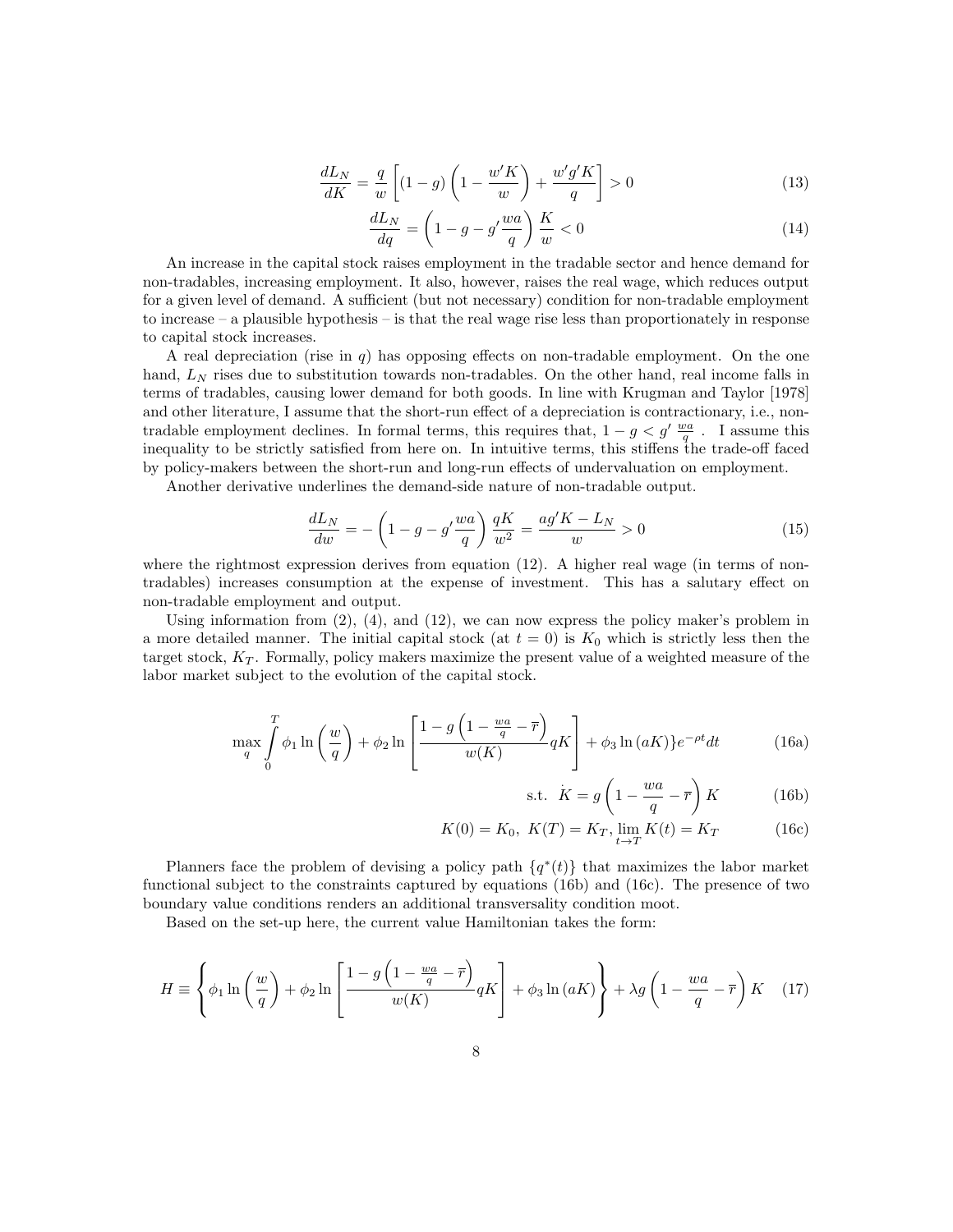

Figure 2: Illustration of policy makers' trade-offs

where  $\lambda$  is the costate variable representing the shadow value of capital.

### 2.2 Broad implications

As alluded to earlier, changes in the real exchange rate create trade-offs. Perhaps a figure will help illustrate the nature of the problem. Figure 2 is drawn under the assumption that the shadow price of capital is non-negative. As we see below, this shadow value does indeed turn out to be positive. The costs faced by policy makers in the form of lower real wages and nontradable employment are falling in the real exchange rate. The benefits in the form of investment, on the other hand, are increasing in q. Both functions are drawn as concave (see the appendix for an exploration of the sufficiency conditions). The Hamiltonian,  $H$ , is drawn at each given instant for the corresponding value of q.

Employing Pontryagin's maximum principle, the solution for the shadow value in terms of the real exchange rate can be derived from the first order condition, which yields:

$$
\lambda = \frac{(\phi_1 - \phi_2) \frac{q}{wa} + \phi_2 \frac{g'}{1 - g}}{g' K}
$$
\n(18)

A sufficient (but not necessary) condition for the shadow value to be positive is that  $1 - g < g' \frac{wa}{q}$ , which is the same condition as that required for real devaluations to be contractionary in the short run.<sup>14</sup>

<sup>&</sup>lt;sup>14</sup>One can also confirm, by employing equations (17) and (18), that the first order condition defines a maximum, as long as  $1 - g < g' \frac{wa}{q}$ .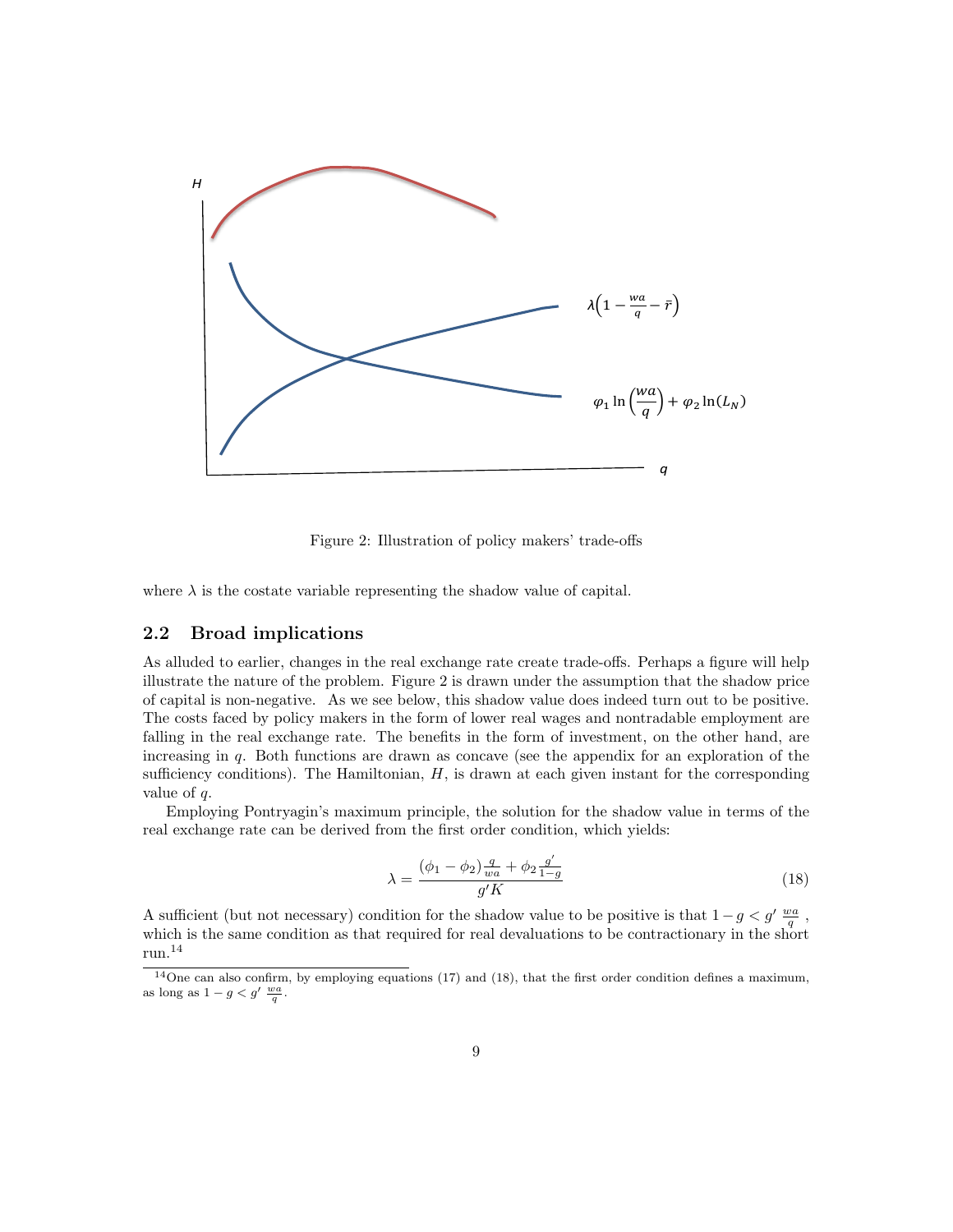It may be useful here to say a few words about the intuition underlying the condition for  $\lambda$  to be positive. As illustrated earlier by Figure 2, the marginal cost of a rise in  $q$  (a real devaluation) appears in the form of lower real wages and reduced non-tradable employment. This is countered by the marginal benefit of increased investment. If  $\phi_2 = 0$ , that is, policy makers assign no weight to non-tradable employment, then a real depreciation creates an immediate trade-off between the other two objectives, i.e., boosting the real wage versus increasing accumulation. The shadow value of capital must be positive to encourage accumulation. If, on the other hand,  $\phi_1 = 0$ , that is, policy makers assign no importance to the real wage, then the trade off between this variable and accumulation is ameliorated, but, as long as  $1 - g < g' \frac{wa}{q}$ , another trade-off re-appears – that between non-tradable sector employment and accumulation. A real depreciation reduces the former but raises the latter. Again, the shadow value of capital must be positive. In brief, as long as real depreciation has a non-negative cost,  $\lambda$  must be positive.

The real exchange rate varies positively with the shadow value of capital. Mathematically,

$$
\frac{dq}{d\lambda} = \frac{wg'}{\phi_1 + \phi_2 \left[ \left( \frac{g'}{1 - g} \frac{wa}{q} \right)^2 - 1 \right]} K > 0 \tag{19}
$$

The expression on the right hand side is positive since we have already assumed  $\frac{g'}{1-a}$  $\frac{g'}{1-g} \frac{wa}{q} > 1$  in line with the contractionary short-run effects of a real devaluation. Put succinctly,

$$
q = q(\lambda); \ q' > 0 \tag{20}
$$

The marginal cost to benefit ratio of devaluation is increasing in  $q$ <sup>15</sup>. This implies that a rise in the real exchange rate should be accompanied by a rise in the shadow value of capital. Keeping this in mind will help guide intuition through the thought experiments in later sections.

Applying standard techniques, we can now derive an expression for the motion of  $\lambda$ .

$$
\dot{\lambda} = -(\phi_1 - \phi_2) \frac{w'}{w} - \frac{\phi_2 + \phi_3}{K} - \frac{\phi_2}{1 - g} \frac{w'g'}{q} + \lambda \left( \frac{w'g'}{q} K - g + \rho \right)
$$
(21)

Let's for a moment ignore the second term (i.e.,  $(\phi_2 + \phi_3)/K$ ) – which appears due to the nonlinearity of the log specification – and the subjective discount rate. Notice then, in the interest of building intuition, that assuming a constant real wage  $w$ , will make the right hand side vanish around the steady state. Rising wages in response to capital accumulation and the decline in underemployment thereof play a central role in driving the dynamics of our system.

We have arrived at a system of two differential equations,  $(5)$  and  $(21)$ . The Jacobian determinant of the system is given by:

$$
J = \begin{vmatrix} \dot{K}_K & \dot{K}_\lambda \\ \dot{\lambda}_K & \dot{\lambda}_\lambda \end{vmatrix}
$$
\n
$$
\frac{\partial^2 H}{\partial q^2} = -\frac{\phi_1 + \phi_2 \left[ \left( \frac{g'}{1 - g} \frac{wa}{q} \right)^2 - 1 \right]}{q^2} < 0
$$
\n(22)

<sup>15</sup>The expressions for marginal cost  $(MC)$  and marginal benefit  $(MB)$  are given respectively by:  $MC = \frac{\phi_1}{q} - \frac{\phi_2}{q} [1 - \frac{g'}{(1-g)} \frac{wa}{q}]$  and  $MB = \frac{g/w}{q^2} K$ .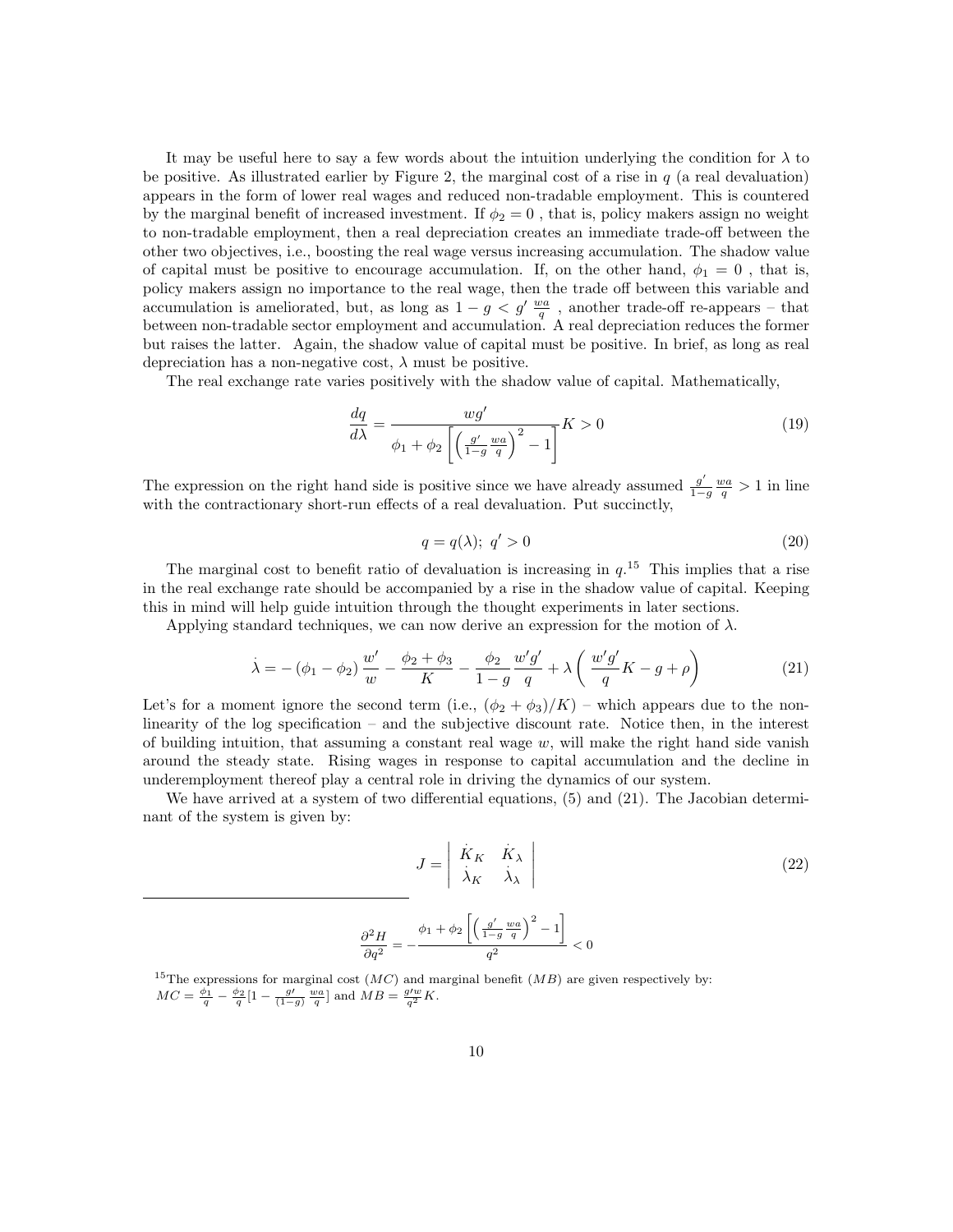where, evaluated at the steady state,

$$
\dot{K}_K = -\frac{w'}{w}g'(1-\overline{r})K < 0\tag{23a}
$$

$$
\dot{K}_{\lambda} = \frac{q'}{q}g'(1-\overline{r})K > 0
$$
\n(23b)

$$
\dot{\lambda}_K = -\frac{\phi_{1-}\phi_2}{w} \left[ w'' - \frac{(w')^2}{w} \right] + \frac{\phi_2 + \phi_3}{K^2} - \frac{wg'}{q} \left[ w'' - \frac{(w')^2}{w} \frac{wg'}{q} \right] + \lambda \frac{w'g'}{q} \left( 2 + \frac{w''}{w} K \right) \tag{23c}
$$

$$
\dot{\lambda}_{\lambda} = \left(\frac{wg'}{q}K + \rho\right)t + \phi_2 w'g'\frac{q'}{q^2}\left(1 - \frac{wg'}{q}\right) - (\phi_1 - \phi_2)\left(1 + \frac{w'}{w}K\right)\frac{q'}{K}
$$
(23d)

The first two partial differentials (i.e.,  $K_K$  and  $K_\lambda$ ) are easily and unambiguously signed. The sign for  $\lambda_K$  is slightly more involved. The terms in the square brackets are both negative, owing to the convexity of the  $w(.)$  function. Thus, a sufficient, but by no means necessary, condition for this partial to be positive is that  $\phi_1 \geq \phi_2$ . In intuitive terms, the contribution of capital to labor market conditions *weakens* as the economy builds up its capital stock and wages rise steeply. This feature drives, in our later analysis, two important results. First, it places a limit on how ambitious policy makers can be while setting the capital stock target. Second, it helps ensure that the real exchange rate is depreciating as the economy approaches the target. .

Finally,  $\lambda_{\lambda}$  is ambiguously signed. The term in the first parentheses is positive and that in the second parentheses is ambiguous but very likely positive.<sup>16</sup> The last term too is ambiguously signed, although non-positive if we assume that that  $\phi_1 \ge \phi_2$ . On the whole the right hand side could be positive or negative, although, as long as  $\phi_1 \approx \phi_2$ , the former is more likely.

If  $\lambda_{\lambda}$  is positive, the path that leads to the steady state is unambiguously unique, i.e., we get a saddle path solution. The stable arm is negatively-sloped (see the Appendix for a derivation of the shows put strategies and is negatively support (see the upper use of determining that  $\lambda_{\lambda}$  is negative, on slope). In the following sub-sections, we will analyze this case. Assuming that  $\lambda_{\lambda}$  is negative, on the other hand, yields qualitatively similar results and adds little to the analysis when we analyze the saddle path case. This case is discussed in the Appendix.

Our non-linear system can only be analyzed qualitatively (the Appendix derives explicit time paths for a simplified version of the model here). Figure 3 captures our dynamic set-up with the . help of a phase diagram. The  $K = 0$  is upward-sloping. An increase in the capital stock raises the real wage and reduces profitability. A higher shadow price of capital is required to maintain a given level of investment. The other isocline is downward-sloping since raising the capital stock or the shadow value of capital has the same (positive) effect on the rate of change of  $\lambda$ . The negativelysloped stable arm in the figure is represented by the curve labeled SS. This, of course, corresponds to the unique (saddle) path to the steady state.

Since the link from the real exchange rate to investment is the main focus, it may be useful to make the use of the terms over- and undervaluation more precise. For any given level of capital stock, I will treat the corresponding level of  $\lambda$  on the stable arm, i.e., on the unique solution path, as the benchmark. Assuming that the initial capita stock is below its steady state level, I will refer to the real exchange rate as:

 $16$ It is positive as long as the elasticity of investment with respect to the real wage is less than one, i.e., as long as investment responds less than proportionally to a change in the profit rate.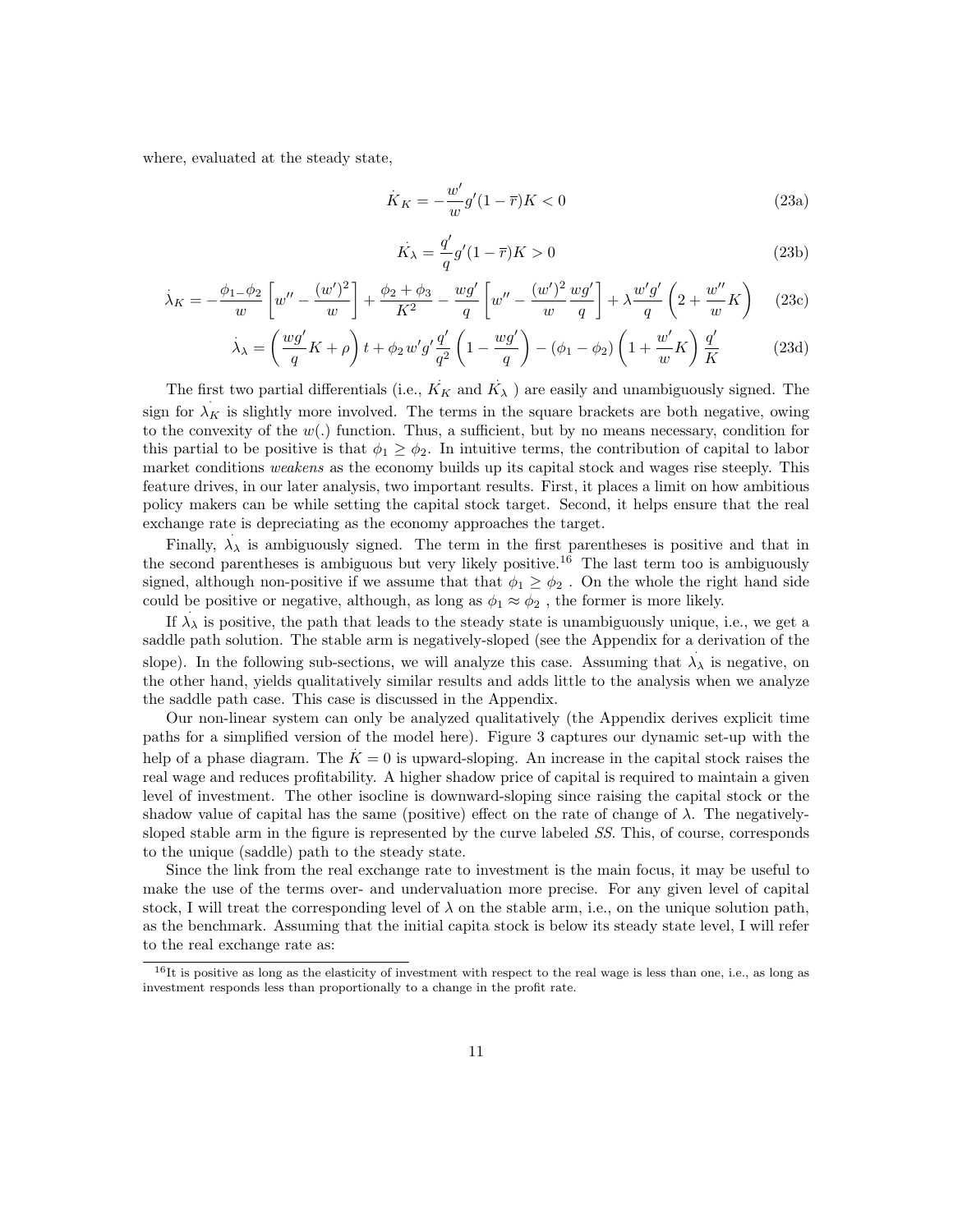

Figure 3: The phase diagram

"highly overvalued" if  $\lambda$  is at a level below both isoclines,

"slightly overvalued" if  $\lambda$  is above the  $\dot{K} = 0$  isocline but below the stable arm, "slightly undervalued" if  $\lambda$  is above the stable arm but below the  $\lambda = 0$  isocline, and "highly undervalued" if  $\lambda$  is at a level above both isoclines.

#### 2.3 Policy sans targets

Let's begin the analysis by momentarily deviating from equation (16c) and assuming that policy makers do not have a capital stock target. All that matters is the societal consensus that has assigned weights to labor market objectives. In a setting where policy makers forego specific development goals, following the unique solution path that takes the economy to the steady state asymptotically will involve choosing the point on the stable manifold that corresponds to  $K_0$ . This means accumulating capital with continuous, if gradual, appreciation over time. The secular movement of the exchange rate resembles that under the Balassa-Samuelson effect although the underlying mechanism differs (there is no productivity growth here).

Given a finite time horizon, so that  $t \in [0, T]$ , and beginning at a capital stock such as  $K_0$ , policy makers might choose a real exchange rate at the level corresponding to a point A in Figure 4. Investment is negative at this highly overvalued exchange rate, and at any non-infinite terminal time horizon  $T$ , the capital stock is optimally run down to a value where high exchange rate appreciation has reduced the shadow value of capital to zero.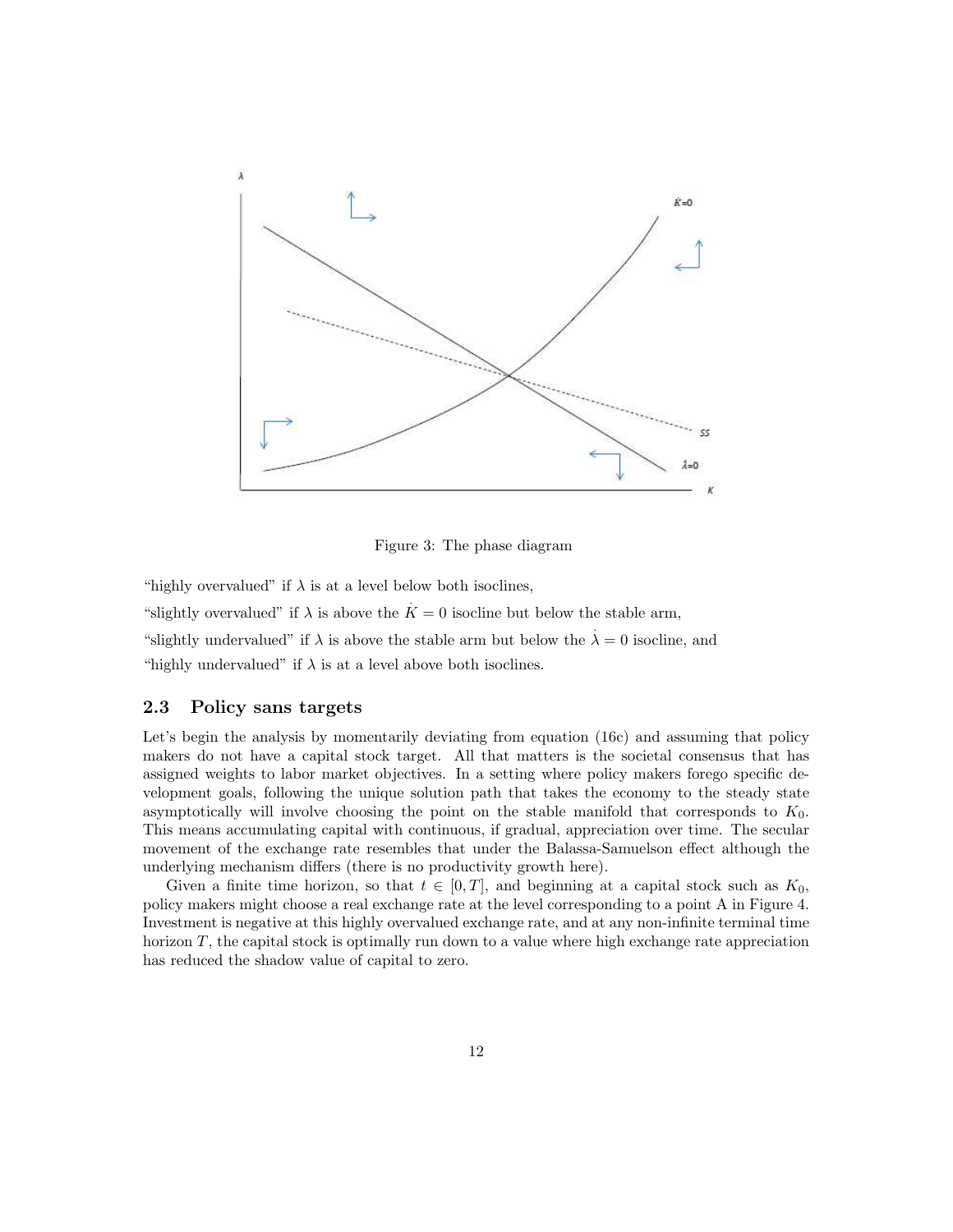

Figure 4: Alternative optimal trajectories under alternative scenarios

Alternatively, given a longer planning horizon, they will pick a higher real exchange rate at a point like B. A slightly overvalued beginning exchange rate at that point leads to a similar end result with the economy consuming away its capital stock after initially experiencing some accumulation and employment generation. The real exchange rate appreciates along the entire path as policy makers, faced with a declining capital stock, lean towards keeping the real wage high and boosting non-tradable employment at each instant. Notice, however, that keeping non-tradable employment high through real appreciation will eventually become unsustainable as the capital stock declines, pulling  $L<sub>N</sub>$  down with it. Excessive macroeconomic populism may run into hurdles even if the economy is not hit by a crisis of confidence.

### 2.4 Setting goals

Now let's return to the more interesting case, as captured by equation (16c), where policy makers pursue a capital stock target. This case, of course, is relevant to capital scarce developing countries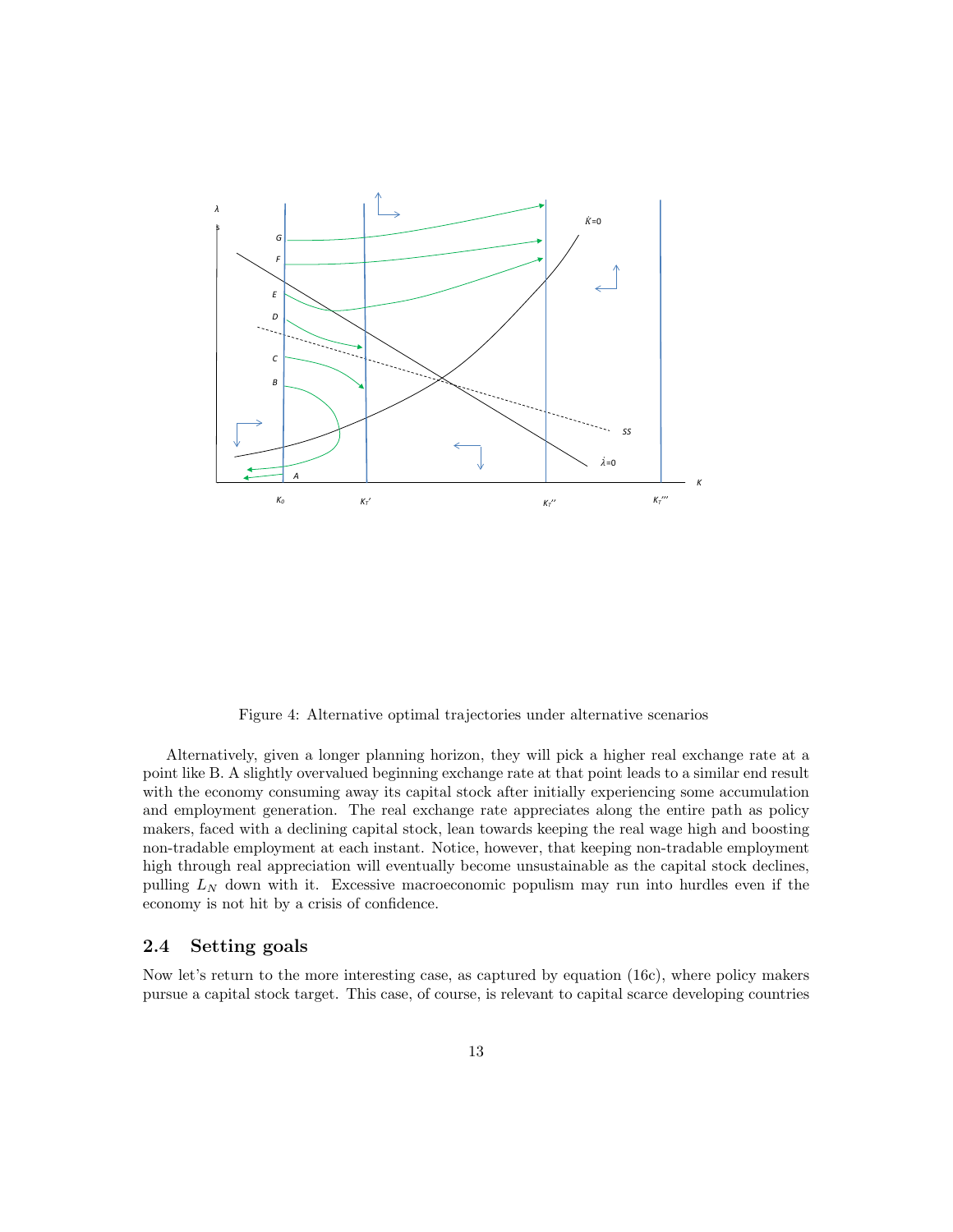with long-term development aspirations. As we see below, some targets are beyond reach given economic and political parameters while others may be politically rewarding but too unambitious from a development perspective. There exists a "Goldilocks zone" in our setting, where targets are meaningful and achievable, although politically challenging.

Suppose, as a first pass, that the capital stock target to be reached at time  $T$  is a relatively unambitious one such as  $K_T'$ . This target can be reached regardless of the degree of real undervaluation, and indeed even with an initially overvalued real exchange rate (at a point like C), as long as the degree of overvaluation is small. This is because, starting with a slightly overvalued exchange rate, the real wage is still low enough to allow for accumulation, even though  $q$  will have to be lowered along the trajectory to keep real wages and non-tradable employment relatively high. The optimal paths do, however, depend on the time available and initial overvaluation beyond a point will have to be guarded against even if it is still in the slightly overvalued zone (say at point B). The path starting from point C is similar to one that would emerge from the typical electoral business cycle framework. Given the time horizon, election-focused politicians would be perfectly fine with overvaluation as long as it lets them achieve the employment gains associated with the less ambitious target.

Next, what if the policy makers have a much more ambitious target such as  $K_T'''$ ? To answer this question, notice that there is no entry from the northwestern quadrant into the northeastern one. Too ambitious a capital stock target is unattainable, regardless of the initial level of  $\lambda$  chosen via the choice of q. There are limits to real exchange rate policy as long as wages are sensitive to the level of employment. One interesting implication, among others, is that an economy that starts with a high initial level of capital stock (and low level of underemployment) may not be able to succesfully employ real exchange rate undervaluation as a tool for capital accumulation. This is consistent with the findings of the literature cited in Section 1. Alternatively, meeting highly ambitious targets may require wage insensitivity to employment that is so high as to rupture any existing social consensus, even if it successfully generates employment.<sup>17</sup>A chasm may sometimes have to be crossed in several small steps.

Finally, let's examine the case where the capital stock target,  $K_T''$ , is in the Goldilocks range, neither too unambitious, nor beyond reach. This range is defined by the feature that the targeted level of capital stock is above the steady state associated with the current parameters of the economy (although not high enough for investment to be unprofitable regardless of the level of  $q$ ). Now meeting the target requires, as a necessary condition, that the chosen real exchange rate level corresponding to  $K_0$  be in the undervalued range. Moreover, it must remain undervalued throughout the time interval  $[0, T]$  to compensate for the rising real wage (in terms of non-tradables) along the way. If initially *highly* undervalued, the optimal path involves further real depreciation over time. If the time available is sufficient so that the initial undervaluation puts the exchange rate at the point E in the *slightly* undervalued zone, policy will require initial appreciation to allow for wage growth alongside accumulation, followed by depreciation all the way through as real wages rise. The shorter the policy makers' time horizon, the higher the initial level of undervaluation. For instance, starting at a point like G gets the economy there faster than from starting points E or F. It may also, however, be the hardest path to achieve for political economy reasons.

Ensuring positive and adequately high investment requires initial undervaluation. But why does

<sup>&</sup>lt;sup>17</sup>Notice that the less sensitive wages are to the level of capital (and hence employment), the less the slope of the  $K = 0$  isocline, and the more ambitious the feasible target can be. In the extreme case, where the sensitivity is zero, any target can be achieved given an appropriate level of initial undervaluation.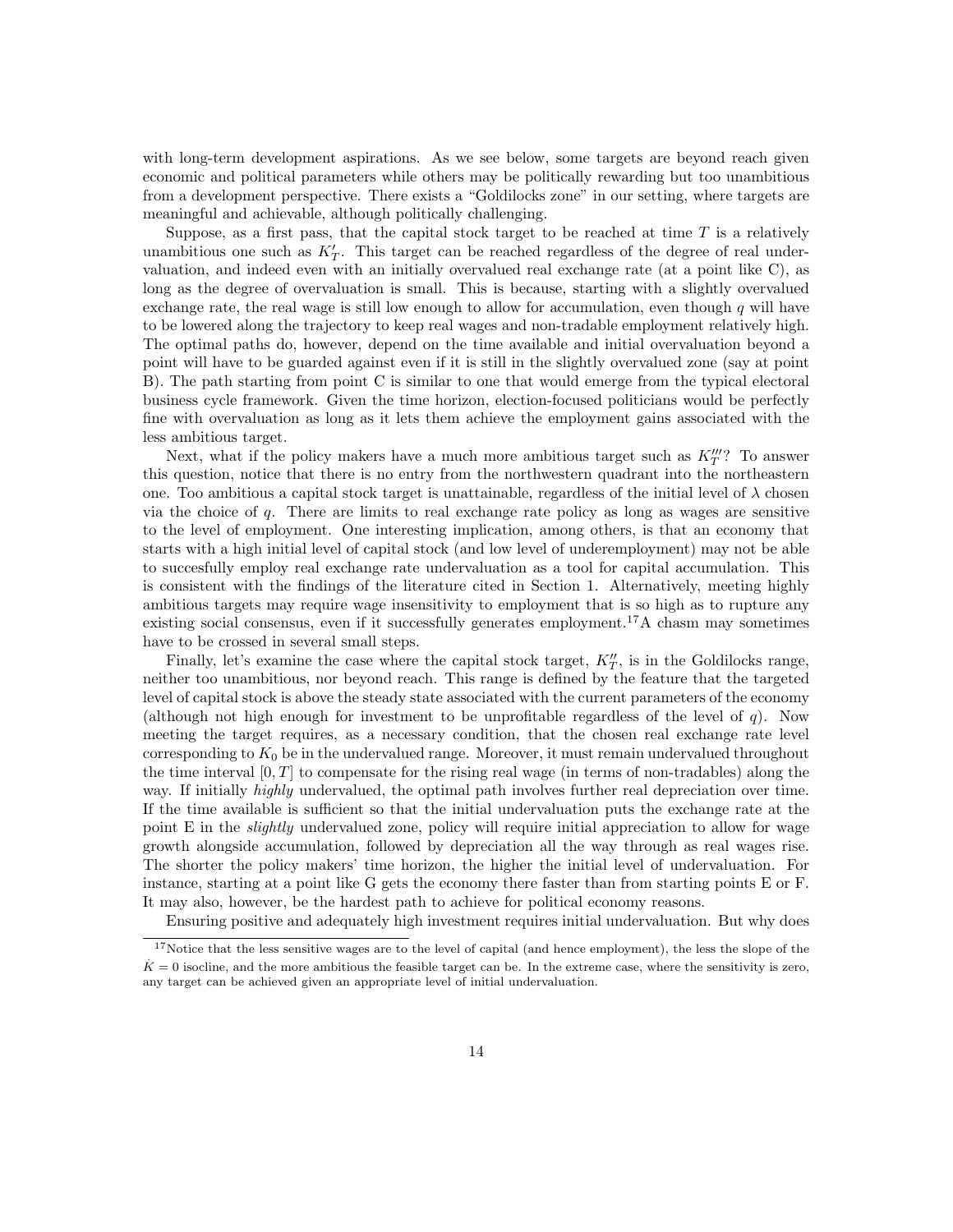the economy, starting in the undervalued zone, require increasing undervaluation along the way? The intuition lies in the fact that the contribution of capital to the labor market index is declining in the capital stock (i.e.,  $\partial H/\partial K < 0$ ).<sup>18</sup> This means that, once a large initial undervaluation begins the capital accumulation process, the real exchange rate must be continuously depreciated in order to raise the shadow value of capital, and keep the process moving in the desired direction.

Now that we have briefly toured various time path scenarios with the help of Figure 4, further direct comparison of the setup here with the electoral business cycle literature may help understand the crucial role of the planning horizon and the discount rate. A plausible assumption in that literature is that of a negative social discount rate, that is, the farther off in the future an observation, the lower the weight it gets. Policy makers, therefore, care most about conditions at the last minute before the elections. Here the opposite holds. Policy makers care about the long-run, but given the discount rate, have to assign higher weights to current outcomes while planning. In contrast to the behavior emerging from the electoral cycle literature, there is no gradual appreciation after the initial undervaluation. Rather, rising wages mean that the real exchange rate has to continue depreciating to constrain unit labor costs in terms of tradables.

In sum, given an adequately short time window, the optimal path in our set-up approaches that of the electoral cycle literature in the short run. Achieving more ambitious (but realistic) targets, on the other hand, will involve consistent and increasing undervaluation.

### 2.5 The trilemma

We can now summarize our discussion in terms of the policy trilemma mentioned in Section 1. Recall the three vertices: (1) the use of the real exchange rate as a tool of development policy, (2) a time constraint, and (3) maintaining the real exchange rate within a range that avoids political instability. Steinberg and Malhotra [2014](p. 507) note that "all segments of society initially oppose a depreciation;" continuously suppressing the real wage in terms of tradables is unlikely to be the most popular recipe for economic development, even though it is offset over time by rising wages in terms of non-tradables.

Figure 4 and our previous discussion underline the mechanics. Policy makers who want to employ the real exchange rate for development purposes (i.e., to achieve an ambitious capital stock target) must choose between: (a) starting at a point like G, i.e., pursuing a high initial undervaluation followed by further upward movement of the real exchange rate, thus risking loss of popular support and political instability, or (b) starting at a point like E, i.e., relaxing the time constraint, so as to begin with a less undervalued exchange rate and allowing appreciation for part of the cycle. Policy makers who do not have the option of relaxing the time constraint, say because they operate in a democracy with regular elections, may be forced to either risk potential political instability due to large undervaluation, i.e., choose G as the starting point, or surrender the use of the real exchange rate for development, i.e., choose a starting point such as D or C.

The severity of the trade-offs obviously will vary with the structural parameters of the economy. For example, the optimal path of the real exchange rate will depend on factors such as the responsiveness of the non-tradable sector to conditions in the tradable sector, the sensitivity of investors to profitability and that of wages to the stock of capital, and on the relative weights given to various

<sup>&</sup>lt;sup>18</sup>Note that, owing to rising wages, the contribution of capital to current and future labor market conditions, which declines with the level of  $\lambda$ , has turned negative in this range. If, as mentioned earlier, w were constant, then the  $K = 0$  isocline will be horizontal, any target stock will be achievable, and continuous depreciation along the optimal path will not be necessary.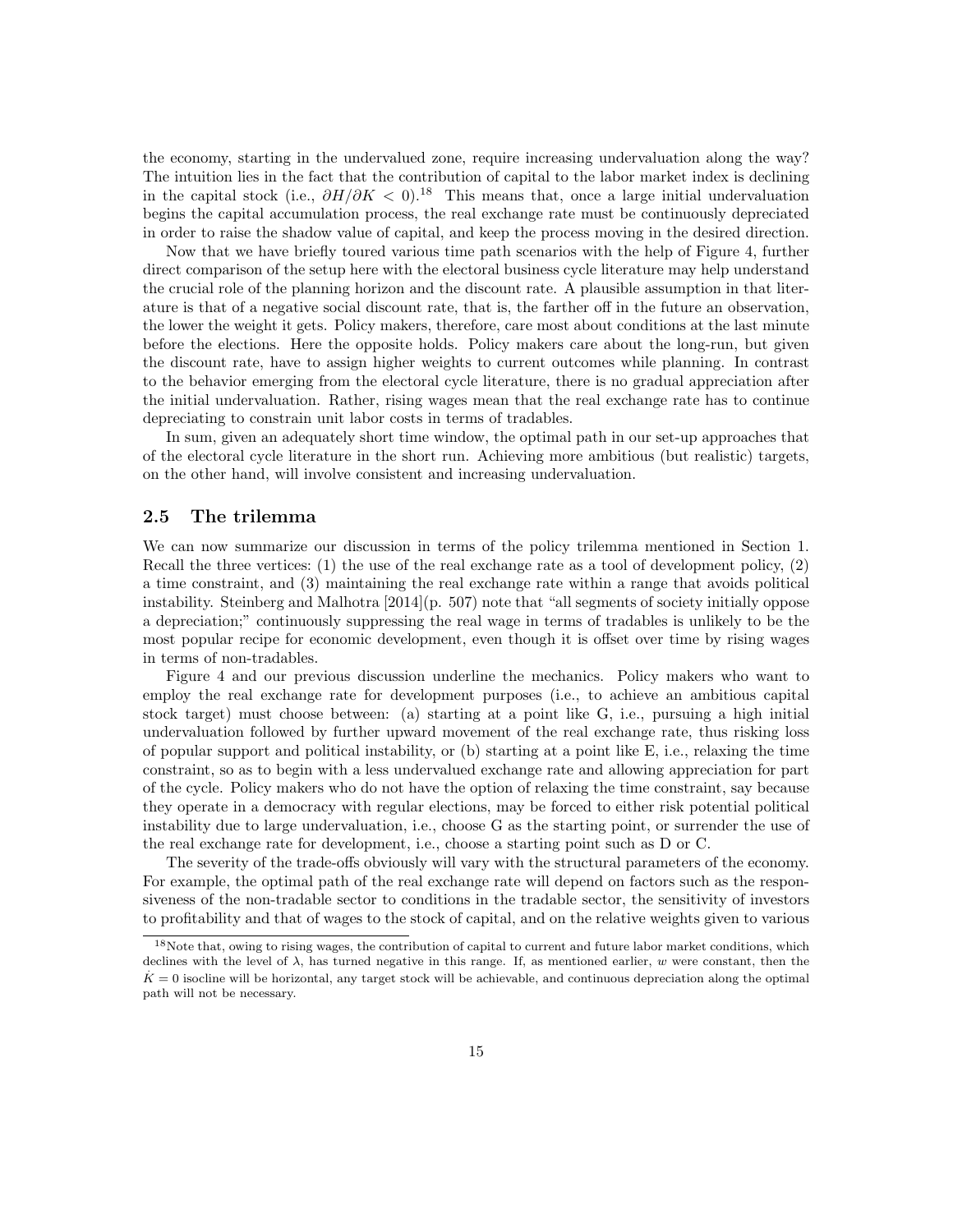policy objectives. The achievability of the optimal path, on the other hand, will depend on factors such as the degree of ambition involved, the political power of owners of capital (who invest) versus those of workers and that of the pool of un(der)employed who hope to gain modern sector jobs versus those who already have access to these jobs. More ambitious targets generate trickier trade offs, and the trickier the trade-offs, the more likely any existing societal consensus is to go past the breaking point!

The next section fleshes out these considerations in more detail.

### 3 Analytics with a simplified linear version

So far we have assumed a societal consensus that allows policy makers to target a capital stock level and explored how changes in the planning horizon or target will define the path followed. How does the optimal path of the real exchange rate differ between economies with different structural features? This section considers the consequences of parametric changes including: (1) a shift in the degree to which capital accumulation affects non-tradable employment, (2) greater policy weight on tradable sector employment, and (3) a change in the extent to which real devaluations are contractionary. In order to explicitly explore the relevant comparative dynamics, I work here with a simplified version of the set-up in Section 2.

I make three main simplifications to the model in the previous section while retaining the overall structure. Suppose that the real wage (in terms of non-tradables) is a linear function of the size of the tradable sector (as proxied by the capital stock).

$$
w = \alpha K \tag{24}
$$

and that capital accumulation is a linear function of the real wage in terms of tradables, so that,

$$
\dot{K} = \psi(q - \alpha K) \tag{25}
$$

where  $\alpha$  and  $\psi$  are non-negative parameters. The equivalent (but now explicit) expression to equation (12) is then given by:

$$
L_N = (1 + \psi \alpha) \frac{q}{\alpha} - \frac{\psi}{\alpha} \frac{q^2}{K}
$$
 (26)

Non-tradable employment is a positive function of the capital stock, and if, consistent with the version in the previous section, we continue to assume a contractionary impact of devaluations, a negative function of the real exchange rate.<sup>19</sup> In order to derive explicit solutions for our comparative dynamic exercises, I make a third simplification by assuming the following functional form:

$$
L_N = \beta K - \delta q^2 \tag{27}
$$

where again  $\beta$  and  $\delta$  are non-negative parameters. Finally, I now ignore the discount rate.

With this simplified set-up, the Hamiltonian based on the problem equivalent to that captured by equation (16a) becomes:

$$
H \equiv \phi_1(\alpha K - q) + \phi_2(\beta K - \delta q^2) + \phi_3 K + \lambda \psi(q - \alpha K)
$$
\n(28)

<sup>&</sup>lt;sup>19</sup>The formal condition for devaluations to have a contractionary impact on non-tradable output is:  $\left(2\frac{q}{K} - \alpha\right) < 1$ .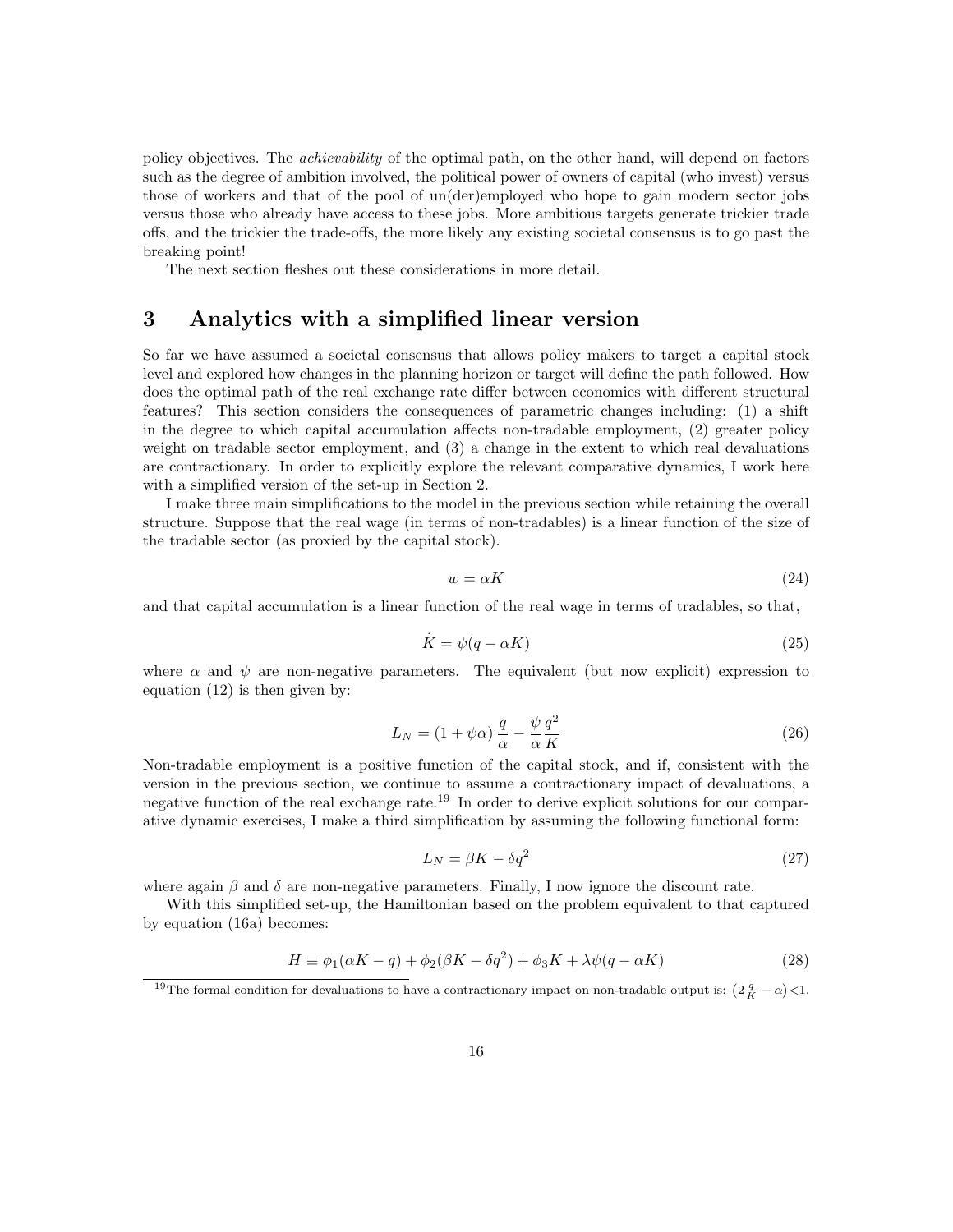The boundary conditions from (16c) continue to apply, while the first order condition and the standard optimal control approach now yield:

$$
\lambda = \frac{\phi_1 + 2\phi_2 \delta q}{\psi} \tag{29}
$$

$$
\dot{\lambda} = -\phi_1 \alpha - \phi_2 \beta - \phi_3 + \lambda \alpha \psi \tag{30}
$$

Unlike the previous section, equations (25), (29) , and (30) can now be solved to deliver explicit steady state solutions.

$$
\lambda^*, K^*, q^* = \frac{\phi_1 \alpha + \phi_2 \beta + \phi_3}{\alpha \psi}, \frac{\phi_2 \beta + \phi_3}{2 \phi_2 \alpha^2 \delta}, \frac{\phi_2 \beta + \phi_3}{2 \phi_2 \alpha \delta} \tag{31}
$$

In the discussion below, I will present the analysis in  $K - q$  space. Now that I can present explicit solutions, talking about the real exchange rate directly simplifies the intuition for some of the thought experiments below. The counterpart equation of motion to equation (30) is:

$$
\dot{q} = \alpha \psi q - \frac{\psi}{2\phi_2 \alpha} \left[ \phi_2 \beta + \phi_3 \right]
$$
\n(32)

Equations (25) and (32) constitute the dynamic system. The general solution to this system, after applying the boundary conditions, is given by:

$$
\begin{bmatrix}\nK(t) \\
q(t)\n\end{bmatrix} = \begin{bmatrix}\nK^* \\
q^*\n\end{bmatrix} + \begin{bmatrix}\n1 \\
2\alpha\n\end{bmatrix} \frac{(K_T - K^*)e^{\alpha\psi t} + (K^* - K_o)e^{-\alpha\psi(T-t)}}{e^{\alpha\psi T} - e^{-\alpha\psi T}} - \begin{bmatrix}\n1 \\
0\n\end{bmatrix} \frac{(K_T - K^*)e^{-\alpha\psi t} + (K^* - K_o)e^{\alpha\psi(T-t)}}{e^{\alpha\psi T} - e^{-\alpha\psi T}} \tag{33}
$$

Equation (33) explicitly captures the essence of the trilemma discussed earlier: the higher the target capital stock and the shorter the time available, the greater the political challenge (i.e., the higher the real exchange rate along the optimal path).

Figure 5 captures this information. The main difference from Figure 3 of the previous section . is that the  $q = 0$  isocline (or, alternatively the  $\lambda = 0$  one) is now horizontal. This is not surprising given that the system is now linear in the state variable, which leads the equation of motion of  $q$  to be independent of the capital stock. Again, the system has a saddle path nature, but the stable arm now coincides with the  $q = 0$  isocline. It is easy to show that, as long as  $K_T > K^* > K_0$ , that is, as long as the target capital stock is ambitious (greater than the steady state level),  $q(T) > q^* > q(0)$ , and  $q$  rises monotonically with time. Mathematically, from equation  $(33)$ :

$$
q(0) = q^* + 2\alpha \frac{(K_T - K^*) + (K^* - K_o)e^{-\alpha \psi T}}{e^{\alpha \psi T} - e^{-\alpha \psi T}}
$$
\n(34)

and,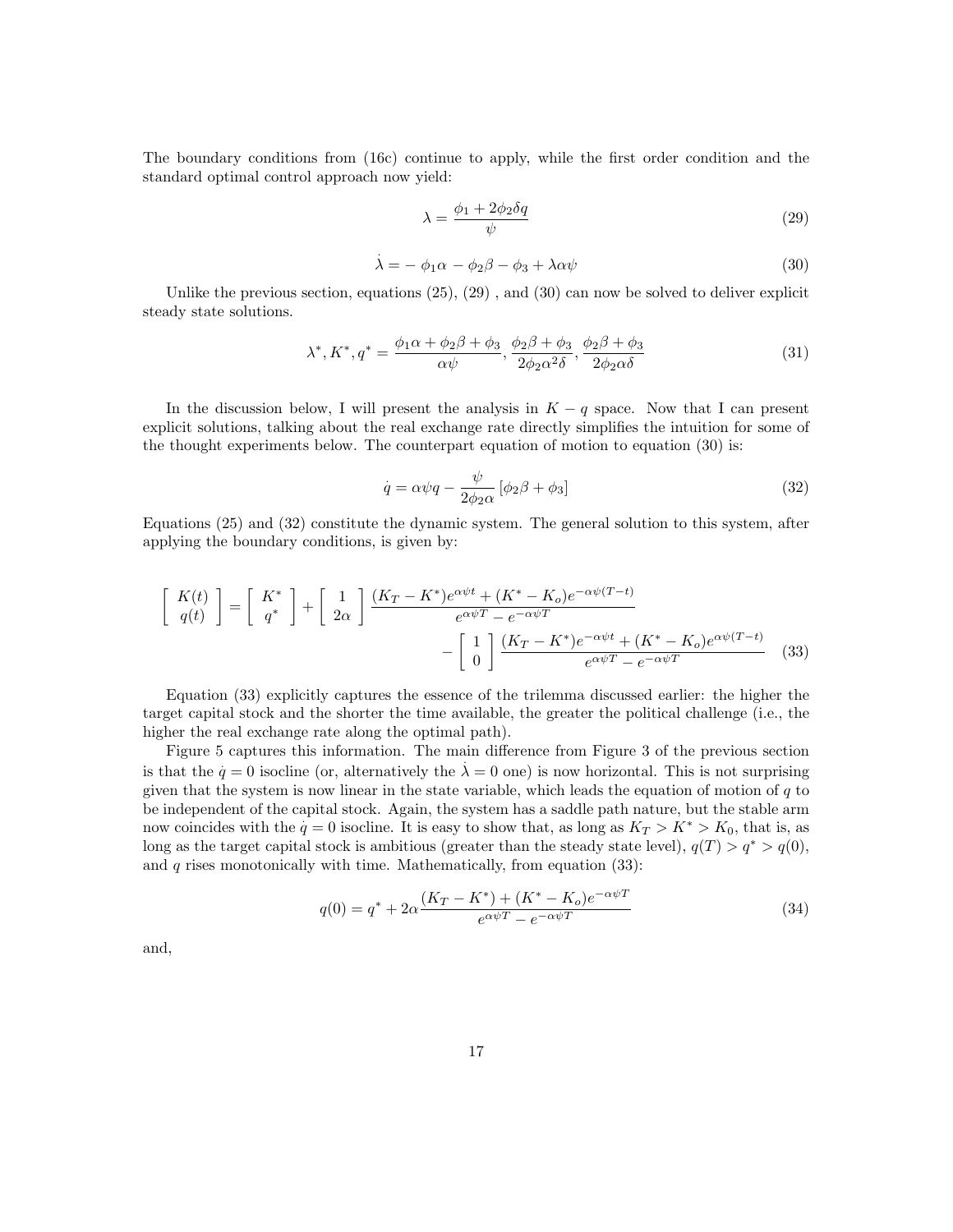

Figure 5: The simplified framework

$$
q(T) = q^* + 2\alpha \frac{(K_T - K^*)e^{\alpha \psi T} + (K^* - K_o)}{e^{\alpha \psi T} - e^{-\alpha \psi T}}
$$
\n(35)

As with our benchmark non-linear model of the previous section, the real exchange rate must start at an undervalued level when  $t = 0$ , and the optimal trajectory involves increasing undervaluation. This is illustrated by the path from point A to point B in the figure.

#### 3.1 Increased effect of accumulation on non-tradable employment

Let's first compare two countries where all parameters are identical except for that the responsiveness of non-tradable employment to capital accumulation is greater in one. We can analyze the implications by investigating the effects of an increase in the parameter  $\beta$ . The results are captured by Figure 6. The change shifts the  $q = 0$  isocline and the stable arm up.<sup>20</sup> We can tell from equation (29) that the relationship between the shadow value of capital and the real exchange rate that satisfies the first order condition is unchanged. Intuitively, the marginal benefit from adding a unit of capital stock has increased.

How does the change in  $\beta$  affect the optimal path of real exchange rate policy? By strengthening the incentive to accumulate capital, the change raises the optimal level of q at  $t = 0$ . Since the target level of the capital stock and the time allowed to accumulate it is unchanged, the optimal trajectory of the real exchange rate flattens and the final level of  $q$  is lower. Mathematically,

<sup>&</sup>lt;sup>20</sup>Although not of much interest here, the steady state value of K, q, and  $\lambda$  all rise (see equation (31)).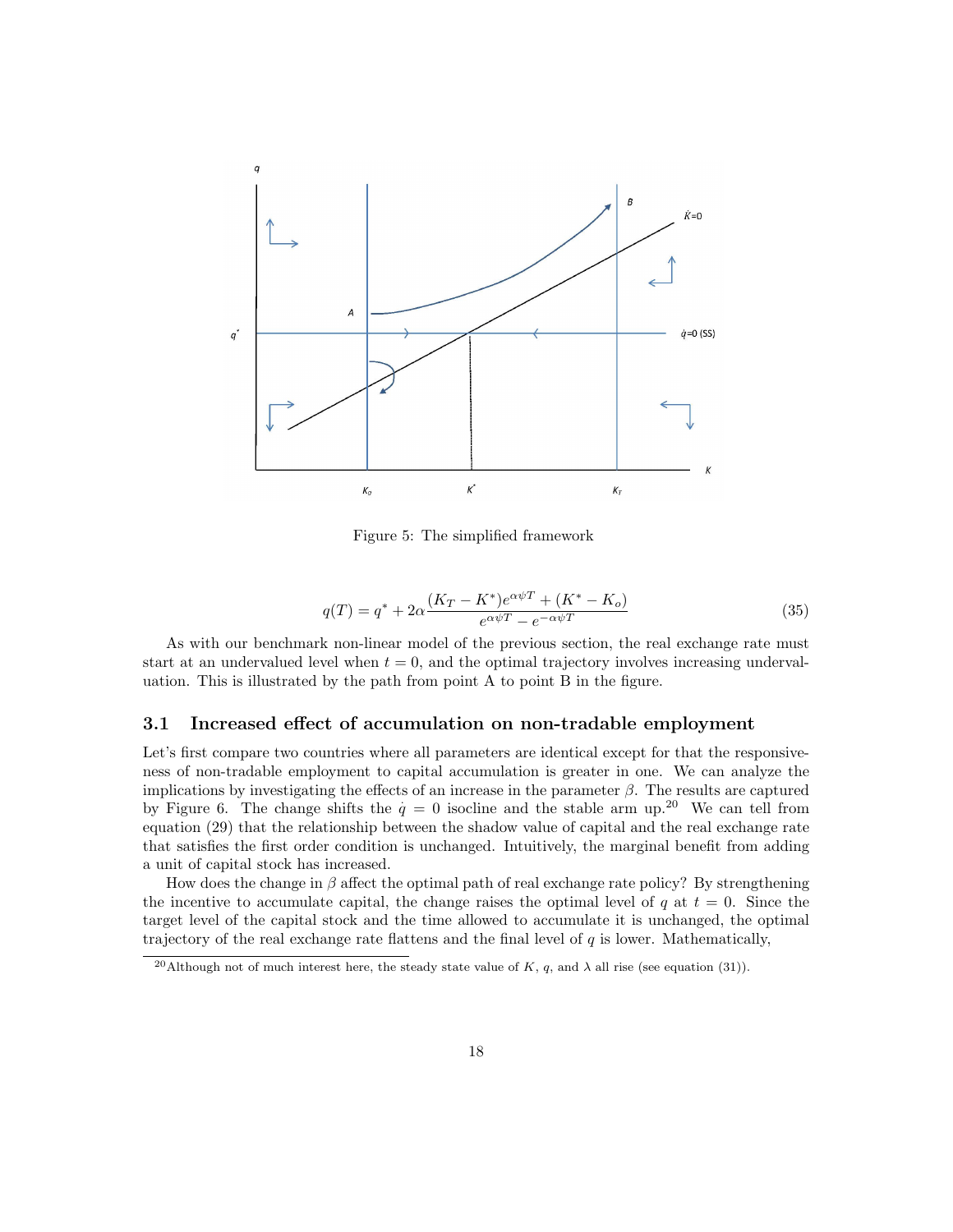

Figure 6: Increased effect of accumulation on non-tradable employment

$$
\frac{dq(T) - dq(0)}{d\beta} = \frac{1}{\alpha\delta} \left( \frac{2 - e^{\alpha\psi t} + e^{-\alpha\psi t}}{e^{\alpha\psi t} - e^{-\alpha\psi t}} \right) < 0
$$
\n(36)

Increased non-tradable employment responsiveness to tradable sector expansion makes it easier to pursue the capital stock target at the cost of real wages in the short run. A higher devaluation followed by continuous undervaluation but along a gentler trajectory allows society to reap the benefits of economic expansion sooner. In terms of the figure, the optimal path of the real exchange rate runs from  $q_1(0)$  to  $q_1(T)$  in the lower β country and from  $q_2(0)$  to  $q_2(T)$  in the higher β one. Since the level of capital stock is the same in both countries at the end of the day, the low  $\beta$  country starts with a higher real wage but ends up with a lower one in terms of tradables.

In brief, the nature of internal demand generated by tradable/formal sector expansion plays a key role in determining the optimal path of real exchange rate policy.

#### 3.2 Greater focus on tradable sector employment

Next, let's compare two countries that differ in their focus on tradable sector employment. This comparative dynamic exercise involves considering an increase in  $\phi_3$ . A look at eqs. (29), (31), and (32) should convince the reader that the analysis and results are qualitatively similar to those of an increase in  $\beta$ . Moreover, Figure 6 continues to be the relevant illustration.

A country with a greater focus on tradable sector expansion will start with a higher level of  $q$ and follow an optimal trajectory that is flatter over time. Avoiding the initial "big push" makes it a steeper incline for the country that places greater immediate weight on real wages. The low  $\phi_3$ country – the one that starts with a higher real wage in terms of tradables – ends up with a lower one. Greater focus on tradable employment eventually pays off, but is initially riskier politically.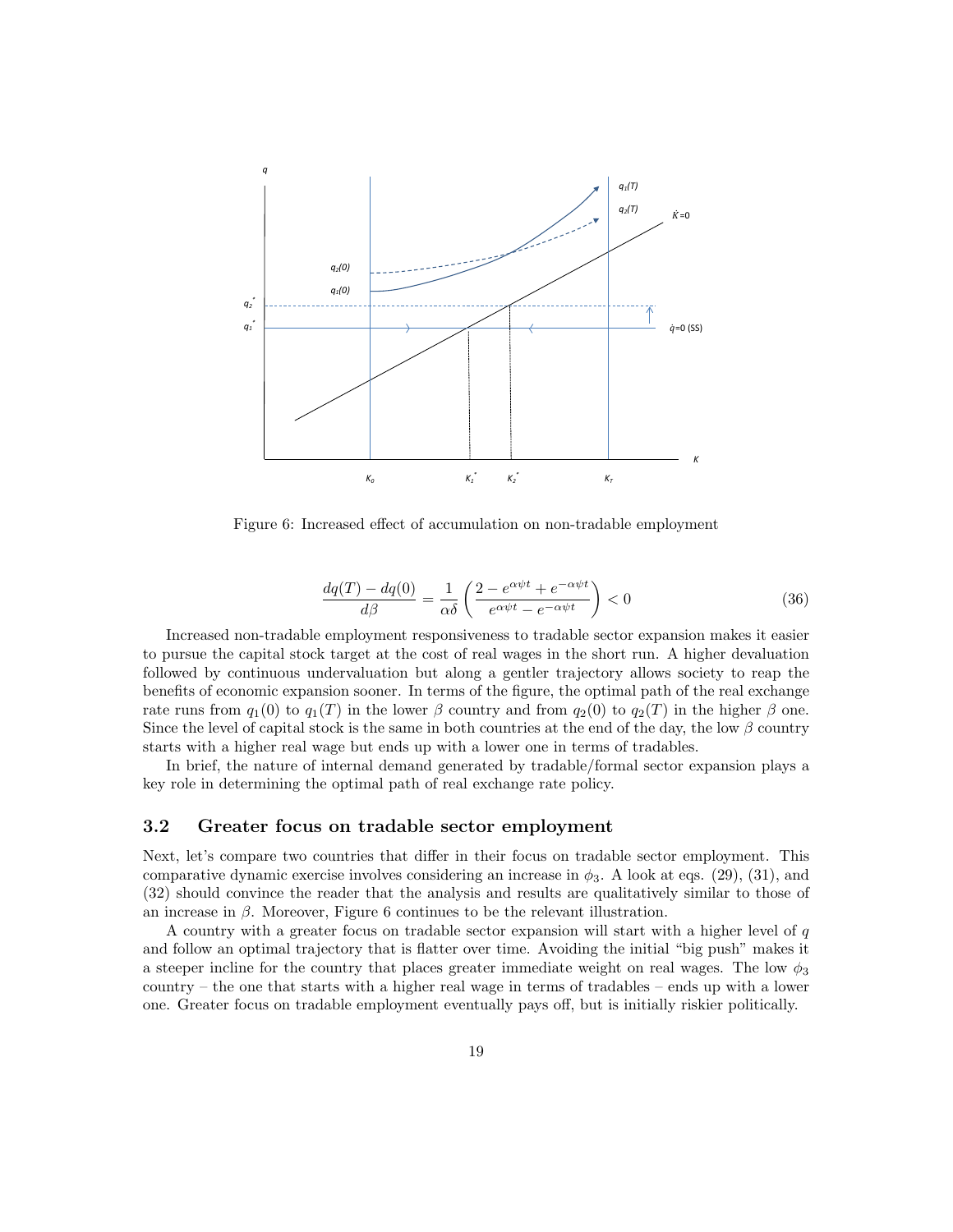

Figure 7: Stronger immediate contractionary impact of devaluations

#### 3.3 Greater contractionary impact of devaluations

Now suppose that the two countries differ in the extent of decline in non-tradable employment that they experience in the immediate aftermath of a real devaluation. Put differently, one of the two countries is a higher  $\delta$  one.<sup>21</sup> This raises the immediate cost of undervaluation for policy makers.

Figure 7 illustrates the thought experiment involving an increase in  $\delta$ . The  $K = 0$  isocline is unmoved while the other isocline shifts downwards. Since a rise in  $\delta$  makes undervaluation more costly in terms of short-run output and employment, the initial level of undervaluation declines along the optimal trajectory. For a planning horizon with a given fixed end point, this means that the speed of real depreciation over time will have to be higher. In mathematical terms,

$$
\frac{dq(T) - dq(0)}{d\delta} = \frac{\phi_2 \beta + \phi_3}{\phi_2 \alpha \delta^2} \left( \frac{e^{\alpha \psi t} + e^{-\alpha \psi t} - 2}{e^{\alpha \psi t} - e^{-\alpha \psi t}} \right) > 0 \tag{37}
$$

In the background, both the initial and terminal shadow price are now higher, although the latter by more so. Raising the cost of undervaluation requires an offsetting rise in the shadow price of capital

The upshot is that the high  $\delta$  country will start with a less undervalued exchange rate to cushion the effects on employment. Meeting the capital stock target will then require faster devaluation over time. Any tensions that arise from the distributional effects of relative price changes have, like the proverbial can, been kicked down the (uphill?) road.

<sup>21</sup>See Frankel [2005] and Krugman and Taylor [1978], among others, for the causes underlying potentially contractionary short-run effects of devaluations.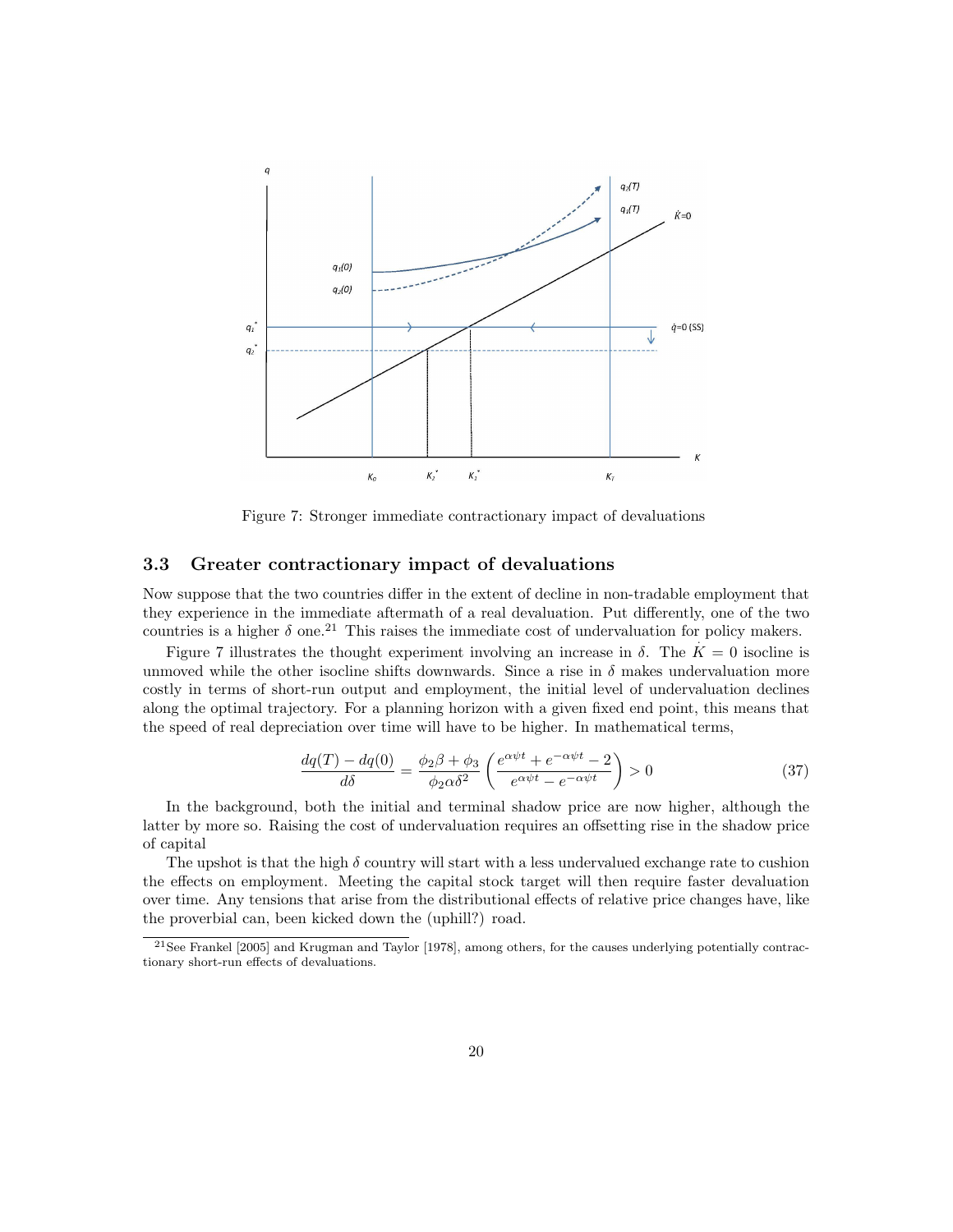### 4 Concluding Remarks

A body of literature has modeled the interplay between various policy considerations as politicians try to maximize their votes. Confirming some of the resulting predictions, for example, Edwards [1993] studied the timing of 39 large devaluations by democratic regimes in developing countries, finding they tended to occur early on in the term. This literature has, however, focused mostly on short-run cyclical considerations. The focus here, by contrast, has been on the trade-offs between short-run rewards and long-run developmental benefits.

Our framework yields a trilemma whereby policy makers can choose two but not all three options among employing the real exchange rate for development, achieving development targets within a given time, and political stability. The typical political business cycle – involving a rising real wage, expanding non-tradable employment, and falling tradable inflation as the next election cycle approaches – emerges as a special case where policy makers, hard-pressed by time constraints, eschew the use of real undervaluation to pursue ambitious development goals. The problem of course, to borrow a phrase from Dornbusch [1996] – written not surprisingly in the Latin American context – is that "bringing down inflation is not the end of the story; rather, it is the beginning of the next cycle."

How should policy makers maximize the potential long-run benefits of real undervaluation while allowing for rising wages along the way? The major lesson that emerges from our exercise is that a one-shot real undervaluation, although necessary, is not sufficient. For the process to be sustainable, the initial undervaluation should be sufficiently large and sustained, indeed magnified, as wages rise over time. Tight time constraints, if accepted, only exacerbate the resulting political challenge.

Why might some countries be better at successfully implementing relative price signals to pursue capital accumulation? The analysis here suggests that at least part of the explanation lies in the (voluntary or involuntary) choice of vertices. Steinberg and Malhotra [2014] find that tenure security facilitates exchange rate undervaluation by governments. A country where policy makers are less constrained by time bound political horizons may have greater leverage when it comes to the use of the real exchange rate for development. Structural differences between economies may also ease or tighten the trade-offs involved. All (successfully pursued) roads lead to Rome but the ones that are less uphill along the way may require riskier steps at the beginning.

The analysis here abstracts away from a number of complications in order to maintain tractability. Wages in the two sectors are assumed to be identical. More plausibly, one would expect intersectoral wage differentials, especially if the traded sector consists of manufacturing and other modern industries where workers are likely to be more skilled. Labor market segmentation created by different skill intensities, worker bargaining power, and efficiency wage considerations are some of the considerations that we swept under the rug. Landlords, or owners of a fixed factor are likely to play a major role in the political economy of the typical developing economy and a more detailed analysis would benefit from incorporating this angle.<sup>22</sup> We have also eschewed analysis of consumer welfare under different scenarios, which is beyond the scope of the paper. Finally, unlike Rodrik [2008] and Ros and Skott [1998], the tradable sector in our model does not exhibit any "special" characteristics such as external economies of scale. Expanding the tradable sector is desirable in our framework insofar as it promotes non-tradable employment. Furthermore, the analysis here is only relevant to the extent that there is underemployment. Once the modern tradable sector has sufficiently expanded to remove this feature, steady state growth considerations become salient.

<sup>22</sup>See, for example, Razmi et al. [2012].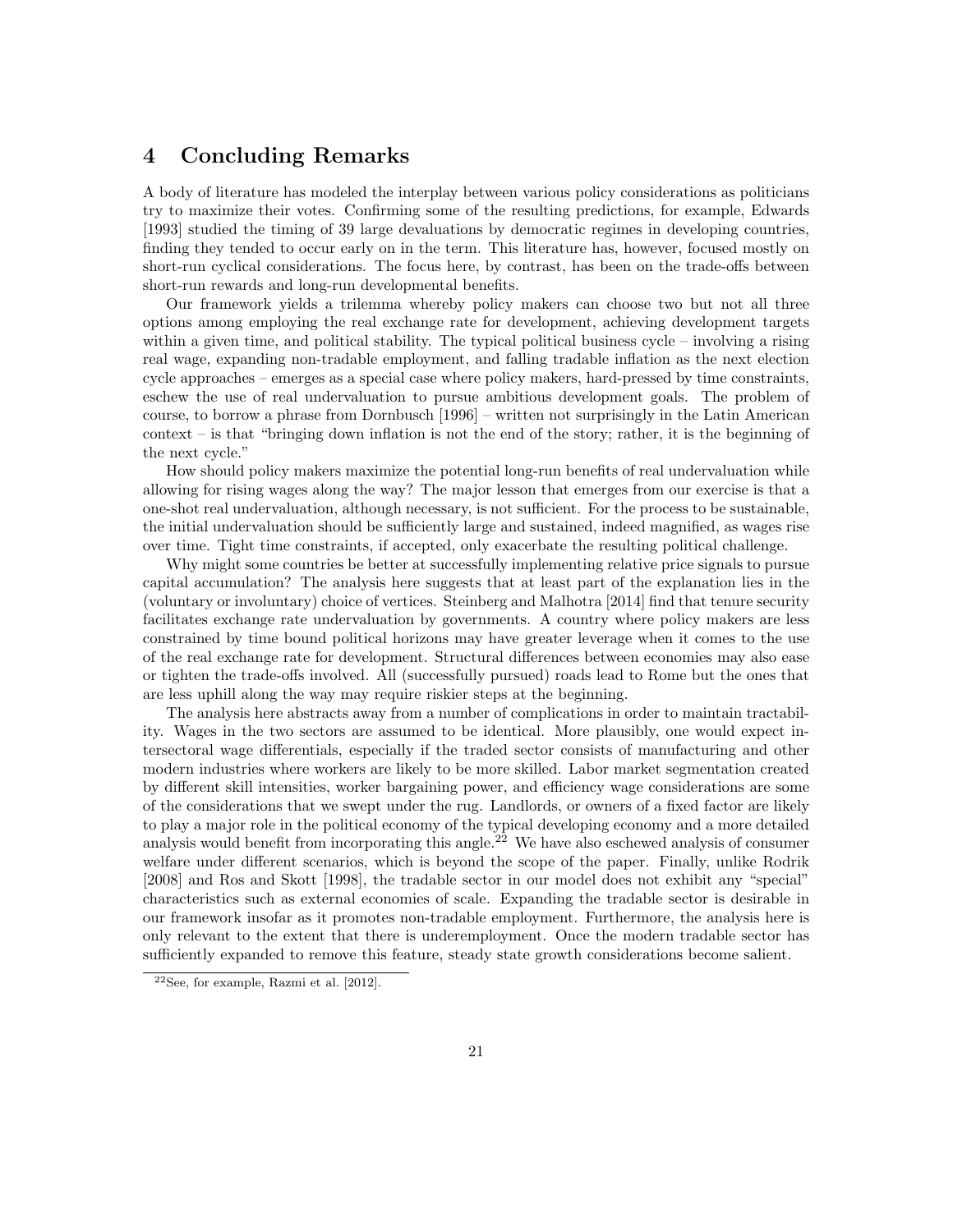### 5 Appendix

#### 5.1 Sufficiency conditions

This sub-section considers the Mangasarian sufficiency conditions in the context of our baseline set-up of Section 2. We already know from equation (18) that  $\lambda$  is positive. Consider now the constraint:

$$
f=g\left(1-\frac{w}{q}-\bar{r}\right)K
$$

It can be easily verified that  $f_{qq}$ ,  $f_{KK}$  < 0. The remaining condition for f to be concave, that is,

$$
w'' \ge \frac{1}{2w} \left( w' - \frac{w}{K} \right)^2
$$

is always satisfied for any power function of the form  $w = K<sup>n</sup>$ , where  $n \ge 1$ .

Next, consider the relevant component of the objective functional:

$$
F = \phi_1 \ln\left(\frac{w}{q}\right) + \phi_2 \ln\left[\frac{1 - g\left(1 - \frac{wa}{q} - \overline{r}\right)}{w(K)} qK\right] + \phi_3 \ln(aK)
$$

In this case,

$$
F_{KK} = \frac{(\phi_1 - \phi_2)}{w} \left[ w'' - \frac{(w')^2}{w} \right] - \frac{\phi_2 + \phi_3}{K^2} + \phi_2 \frac{g'}{(1 - g)q} \left[ w'' - \frac{(w')^2}{w} \frac{w}{q} \frac{g'}{1 - g} \right]
$$

which is negative as long as  $\phi_1 \simeq \phi_2$  (recall that  $w'' - \frac{(w')^2}{w} < 0$  by definition, and the assumption of contractionary short-run devaluation implies that  $\frac{w}{q} \frac{g'}{1-g} > 0$ ). Notice that this is a sufficient, not a necessary condition.

$$
F_{qq} = \frac{\phi_1 - \phi_2.}{q^2} + \frac{\phi_2}{q^3} \frac{wg'}{1 - g} \left(2 - \frac{w}{q} \frac{g'}{1 - g}\right)
$$

which is negative as long as  $\phi_1 \simeq \phi_2$  and  $\frac{w}{q} \frac{g'}{1-g} > 2$ . Satisfaction of the latter inequality requires that  $(q/L_N) (dL_N/dq) < -1$ , or in other words, non-tradable employment decline more than proportionately in response to a real depreciation.

The remaining relevant expression that needs to be negative to make  $F$  concave is rather involved. Again, assuming  $\phi_1 \simeq \phi_2$  to avoid clutter, and simplifying:

$$
FqqF_{KK} - (F_{qK})^2 = \frac{\phi_2}{q^3} \frac{wg'}{(1-g)} \left\{ -\frac{\phi_2 + \phi_3}{K^2} \left( 2 - \frac{w}{q} \frac{g'}{(1-g)} \right) + \frac{\phi_2 g'}{(1-g)q} \left[ w'' - \left( w'' - \frac{(w')^2}{w} \right) \left( 1 - \frac{w}{q} \frac{g'}{(1-g)} \right) \right] \right\}
$$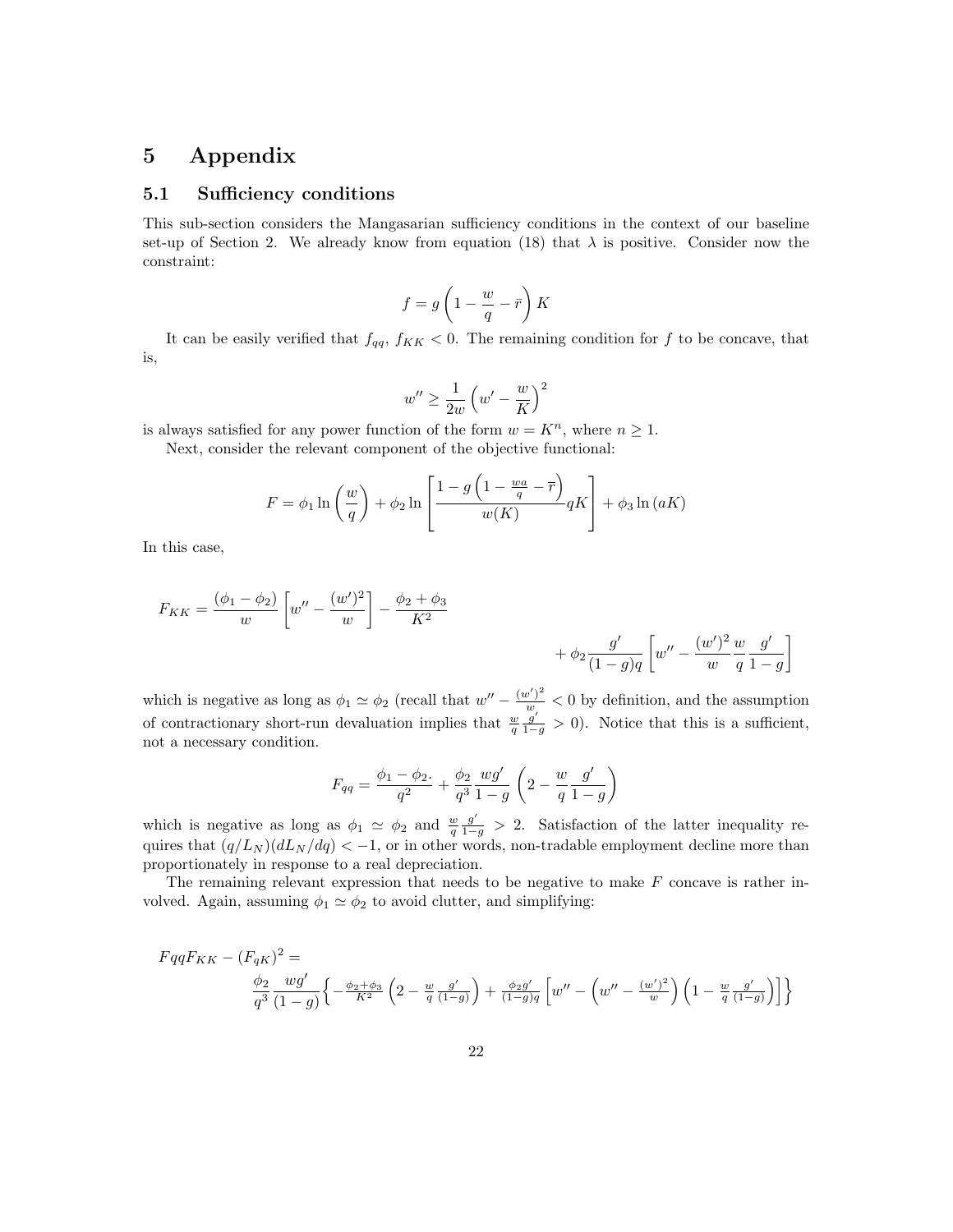The term in the first square brackets on the right hand side is unambiguously positive, given our assumption about the proportionate response of non-tradable employment to changes in  $q$ , while the term in the second square brackets is ambiguously signed. Concavity is satisfied if the two terms add up to a positive term, which is more likely the less convex the wage function.

### 5.2 Slope of the saddle path

Denoting the negative eigenvalue by  $v_1$ , the slope of the stable manifold is given by:

$$
\left. \frac{d\lambda}{dK} \right|_{SS} = \frac{v_1 - \dot{K}_K}{K_\lambda}
$$

Given that,

$$
v_1 = \frac{(\dot{K}_K + \dot{\lambda}_\lambda) - \sqrt{(\dot{K}_K + \dot{\lambda}_\lambda)^2 - 4(\dot{K}_K\dot{\lambda}_\lambda - \dot{K}_\lambda\dot{\lambda}_K)}}{2}
$$

allows us to derive the expression for the slope:

$$
\left. \frac{d\lambda}{dK} \right|_{SS} = -\frac{(\dot{K}_K - \dot{\lambda}_\lambda) + \sqrt{(\dot{K}_K - \dot{\lambda}_\lambda)^2 + 4\dot{K}_\lambda \dot{\lambda}_K}}{2K_\lambda} \tag{38}
$$

which is negative since  $K_K < 0$  and  $\lambda_{\lambda} > 0$ .

# 5.3 The alternative case where  $\lambda_{\lambda}$  is negative.

In this case, as captured by Figure 8, a saddle path solution requires that the  $\lambda = 0$  locus be steeper. The qualitative results are more or less similar to the case addressed in the main text, although now the optimal path of the real exchange rate that achieves the "Goldilocks" capital stock target  $(K_T'')$  invariably requires an initial real undervaluation, followed first by real appreciation and then by real depreciation as the target is approached. Unlike the main text, in other words, there is no optimal control path that involves continuous depreciation all the way. Thus, there is greater real exchange rate volatility. To understand the intuition, recall that this case involves greater policy emphasis on the real wage in terms of tradables, i.e., a high value for  $\varphi_1$ . This, in turn means that policy makers will optimally use real appreciation earlier to raise the real wage and then depreciate to maintain investment once capital accumulation has raised  $w$  over time.

### References

 $\frac{1}{2}$ 

Alberto Alesina and Roberto Perotti. Income distribution, political instability, and investment. European Economic Review, 40:1203–28, 1996.

Andrew Berg, Jonathan D. Ostry, and Jeromin Zettelmeyer. What makes growth sustained? Working Paper 08/59, International Monetary Fund, Washington, DC, March 2008.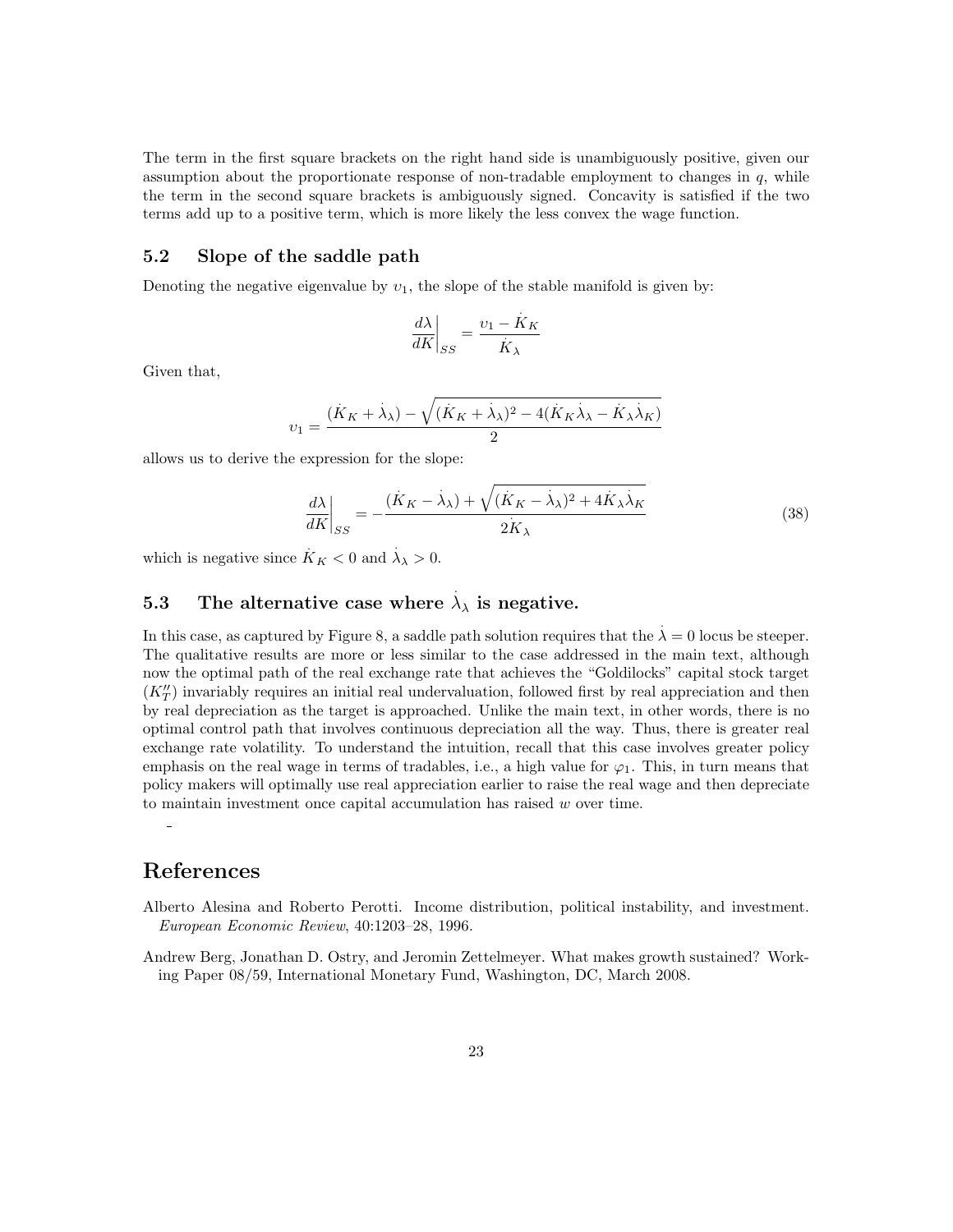

Figure 8: Phase diagram when  $\dot{\lambda}_{\lambda} < 0$ 

- Guillermo Calvo and Carmen Reinhart. The fear of floating. Quarterly Journal of Economics, CXVII(2):379–408, May 2002.
- Richard N. Cooper. Currency devaluation in developing countries. In Gustav Ranis, editor, Government and Economic Development. The Colonial Press, Massachusetts, 1971.
- Cécile Couharde, Anne-Laure Delatte, Carl Grekou, Valrie Mignon, and Florian Morvillier. Eqchange: A world database on actual and equilibrium effective exchange rates. Working Papers 2017-14, CEPII, 2017. URL http://www.cepii.fr/CEPII/en/publications/wp/abstract.asp?NoDoc=10395.
- Javier Cravino and Andrei Levchenko. The distributional consequences of large devaluations. Working Paper 648, Research Seminar in International Economics, University of Michigan, November 2015. URL https://ideas.repec.org/p/mie/wpaper/648.html.
- C. Diaz-Alejandro. A note on the impact of devaluation and the redistributive effects. Journal of Political Economy, 71:577–80, 1963.
- Rudiger Dornbusch. The Latin Triangle. Working paper (Massachusetts Institute of Technology. World Economy Laboratory). World Economy Laboratory at Massachusetts Institute of Technology, 1996. URL https://books.google.me/books?id= 1J HAAACAAJ.
- Sebastian Edwards. The political economy of inflation and stabilization in developing countries. NBER Working Papers 4319, National Bureau of Economic Research, Inc, 1993. URL http://EconPapers.repec.org/RePEc:nbr:nberwo:4319.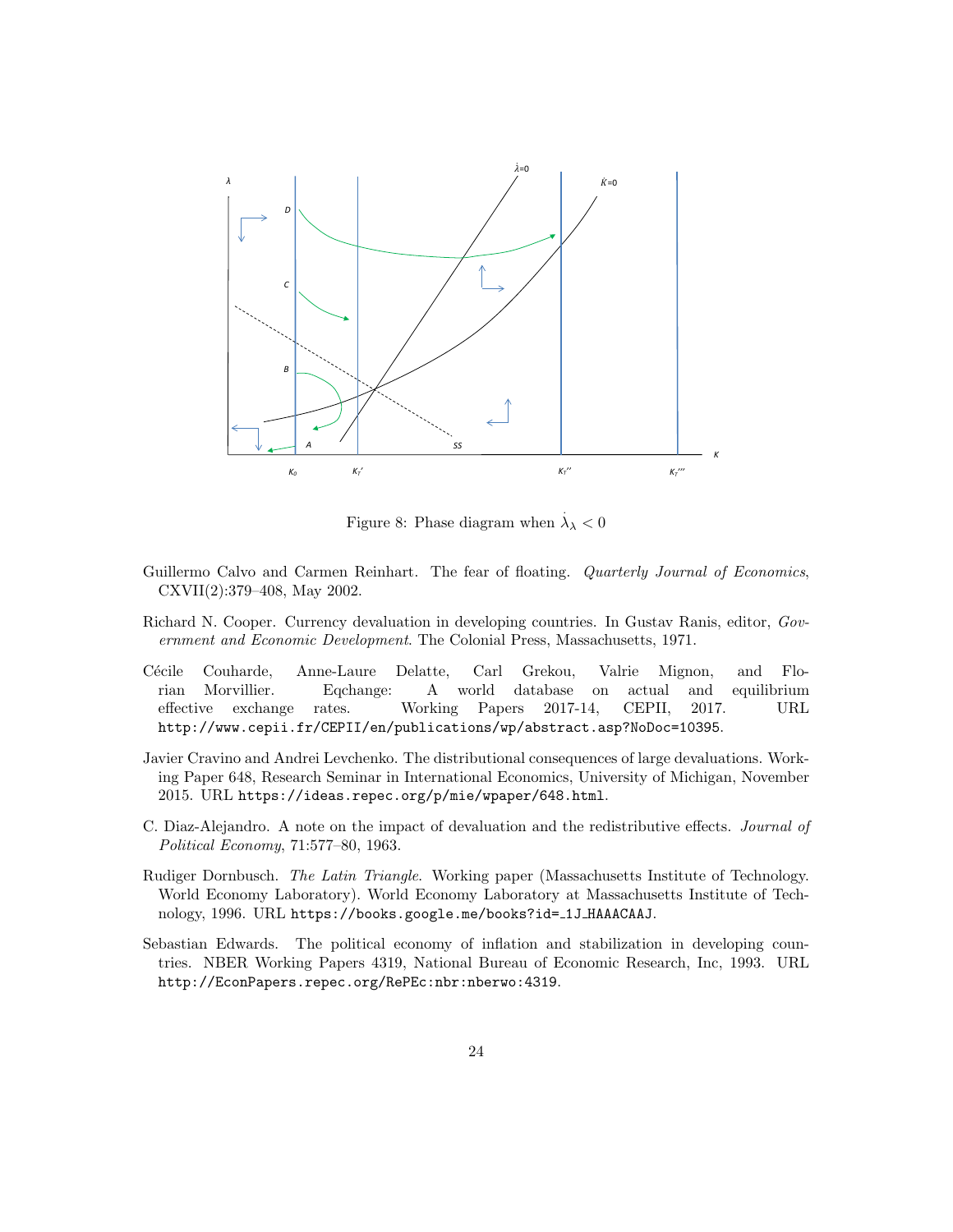- Sebastian Edwards. Exchange rates and the political economy of macroeconomic discipline. American Economic Review, 86(2):159–63, 1996. URL http://EconPapers.repec.org/RePEc:aea:aecrev:v:86:y:1996:i:2:p:159-63.
- Robert C. Feenstra, Robert Inklaar, and Marcel P. Timmer. The next generation of the Penn World Table. American Economic Review, 105(10):3150–82, October 2015. doi: 10.1257/aer.20130954. URL http://www.aeaweb.org/articles?id=10.1257/aer.20130954.
- Jeffrey Frankel. Contractionary currency crashes in developing countries. Working Paper 11508, National Bureau of Economic Research, August 2005.
- Caroline Freund and D. Pierola, Martha. Export surges: The power of a competitive currency. Working Paper 4750, The World Bank, Washington, DC, 2008.
- Jeffry Frieden and Lawrence Broz. The political economy of exchange rates. In Barry Weingast and Donald Wittman, editors, Oxford Handbook of Political Economy. Oxford University Press, Oxford, 2006.
- Jeffry Frieden, Piero Ghezzi, and Ernesto Stein. Politics and Exchange Rates: A Cross-Country Approach to Latin America. Johns Hopkins University Press, Baltimore, 2001. URL http://EconPapers.repec.org/RePEc:idb:wpaper:3119.
- Paulo Gala. Real exchange rate levels and economic development: theoretical analysis and econometric evidence. *Cambridge Journal of Economics*,  $32(2):273-288$ , 2008.
- Martin Guzman, Jose A. Ocampo, and Joseph Stiglitz. Real exchange rate policies for economic development. Working Paper 23868, National Bureau of Economic Research, Cambridge, Massachusetts, 2017.
- Ricardo Hausmann, Lant Pritchett, and Dani Rodrik. Growth accelerations. Journal of Economic Growth, 10:303–329, 2005.
- Michael Klein and Nancy Marion. Explaining the duration of exchangerate pegs. Journal of Development Economics, 54(2):387–404, 1997. URL http://EconPapers.repec.org/RePEc:eee:deveco:v:54:y:1997:i:2:p:387-404.
- Paul Krugman and Lance Taylor. Contractionary effects of devaluation. Journal of International Economics, 8:445–56, August 1978.
- D. Leblang. Democratic political institutions and exchange rate commitments in the developing world. *International Studies Quarterly*, 43(599-620), 1999.
- Eduardo Levy-Yeyati and Federico Sturzenegger. Fear of appreciation. Policy Research Working Paper 4387, The World Bank, Washington, DC, November 2007.
- Emiliano Libman, Juan Montecino, and Arslan Razmi. Sustained investment surges. Working Paper 09, University of Massachusetts, Amherst, MA, 2017.
- Saul J. Lizondo and Peter J. Montiel. Contractionary devaluation in developing countries: An analytical overview. International Monetary Fund Staff Papers, 36:182–227, March 1989.